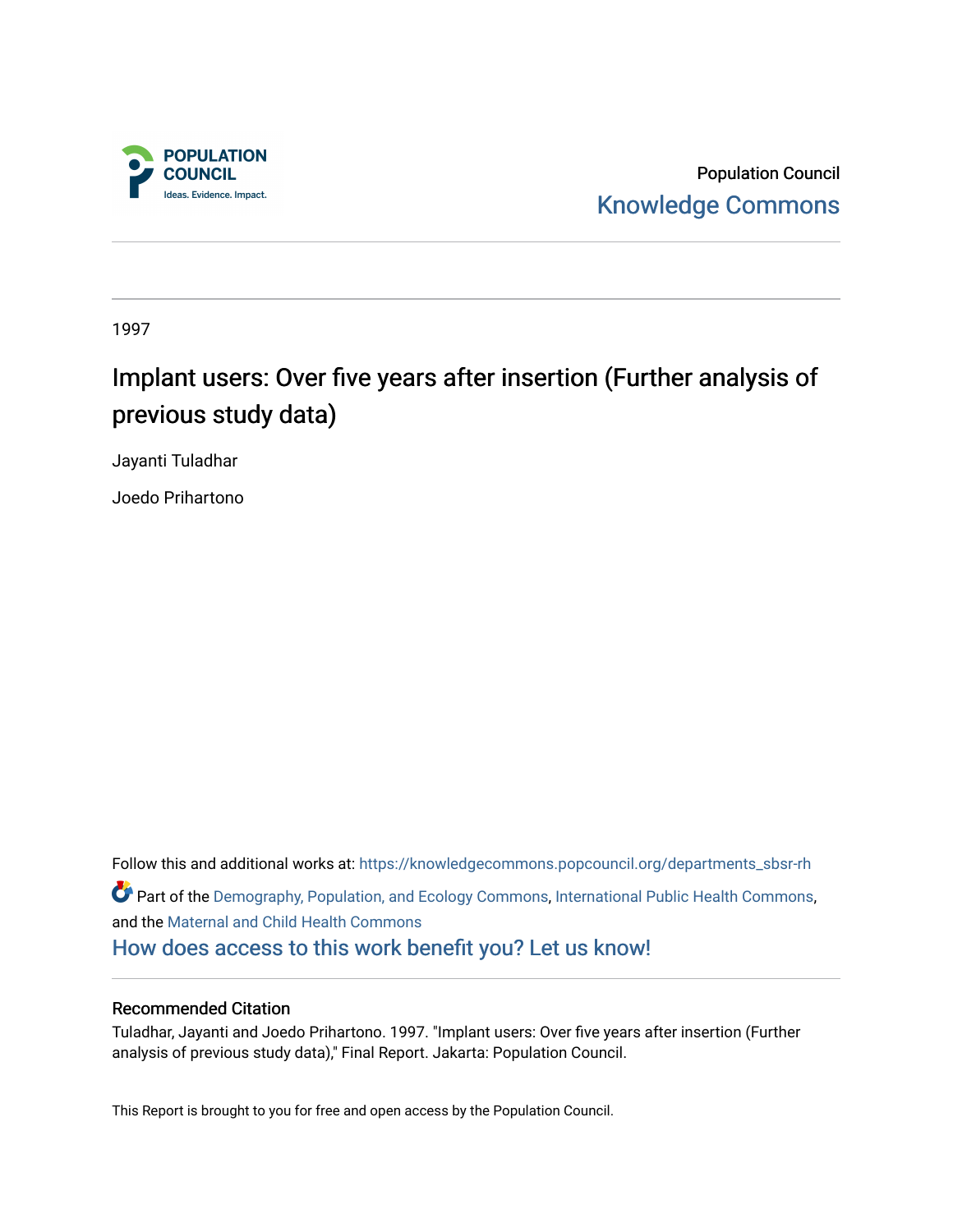## **IMPLANT USERS: OVER FIVE YEARS AFTER INSERTION (Further Analysis of Previous Study Data)**

by

 Jayanti Tuladhar, Ph.D. Program Associate The Population Council

Joedo Prihartono, M.D. Yayasan Kusuma Buana

PC In-house Project No.03836

### **THE POPULATION COUNCIL ASIA & NEAR EAST OPERATIONS RESEARCH AND TECHNICAL ASSISTANCE PROJECT**

Jakarta September 1997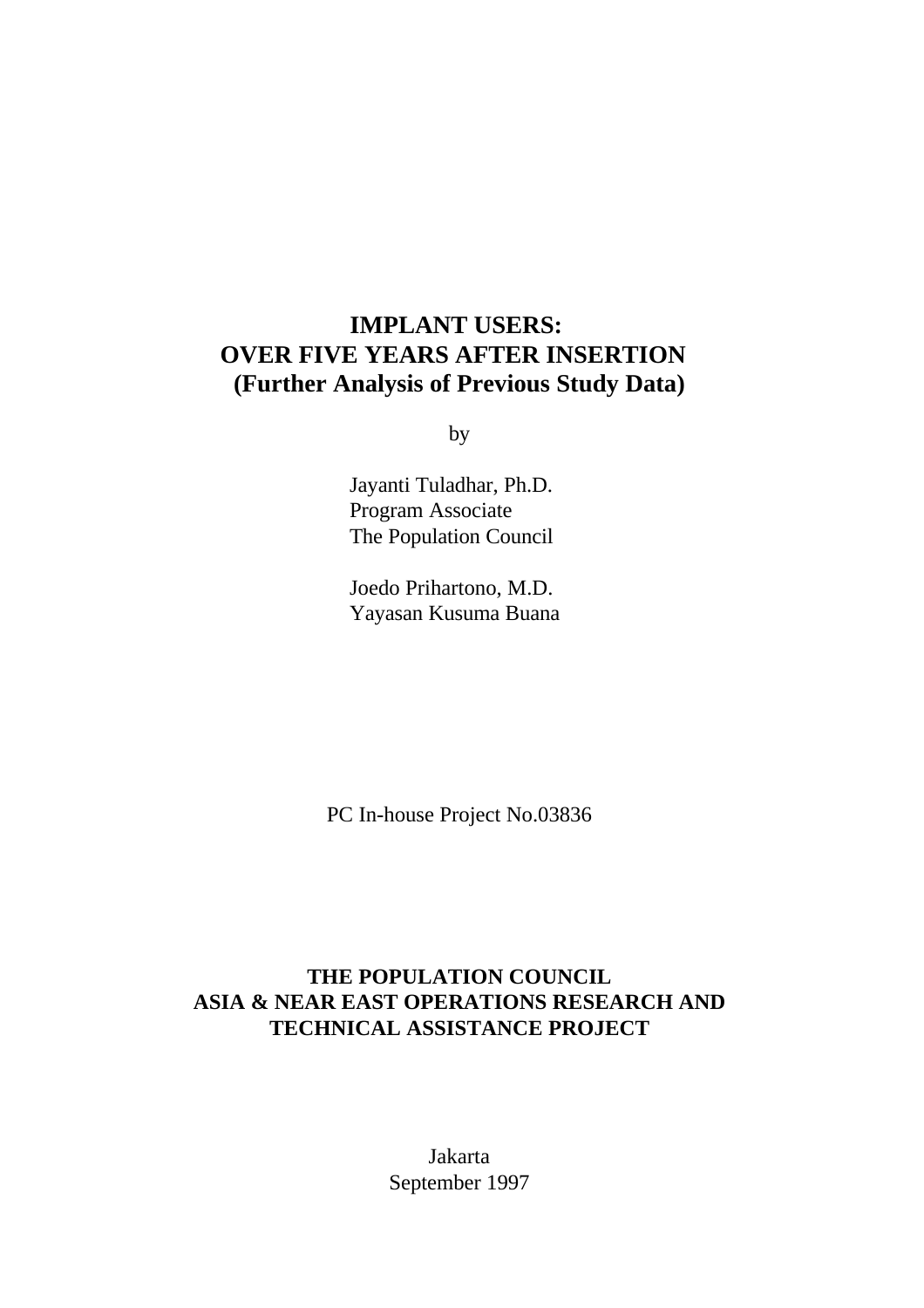#### **ACKNOWLEDGMENTS**

The authors wish to thank USAID/Jakarta, particularly Ms. Leslie Curtin for her interest and support. We would also like to thank Dr. R. Hasan M. Hoesni, MPH, Chief for Training & Development for Biomedical and Reproductive Health Studies (PUBIO) for his comments and suggestions*.* Also Dr. Meiwita Iskandar and Ms. Subadra Indrawati for their assistance to complete this study. We appreciate the administrative and editorial help provided by Ms. Donna Nager.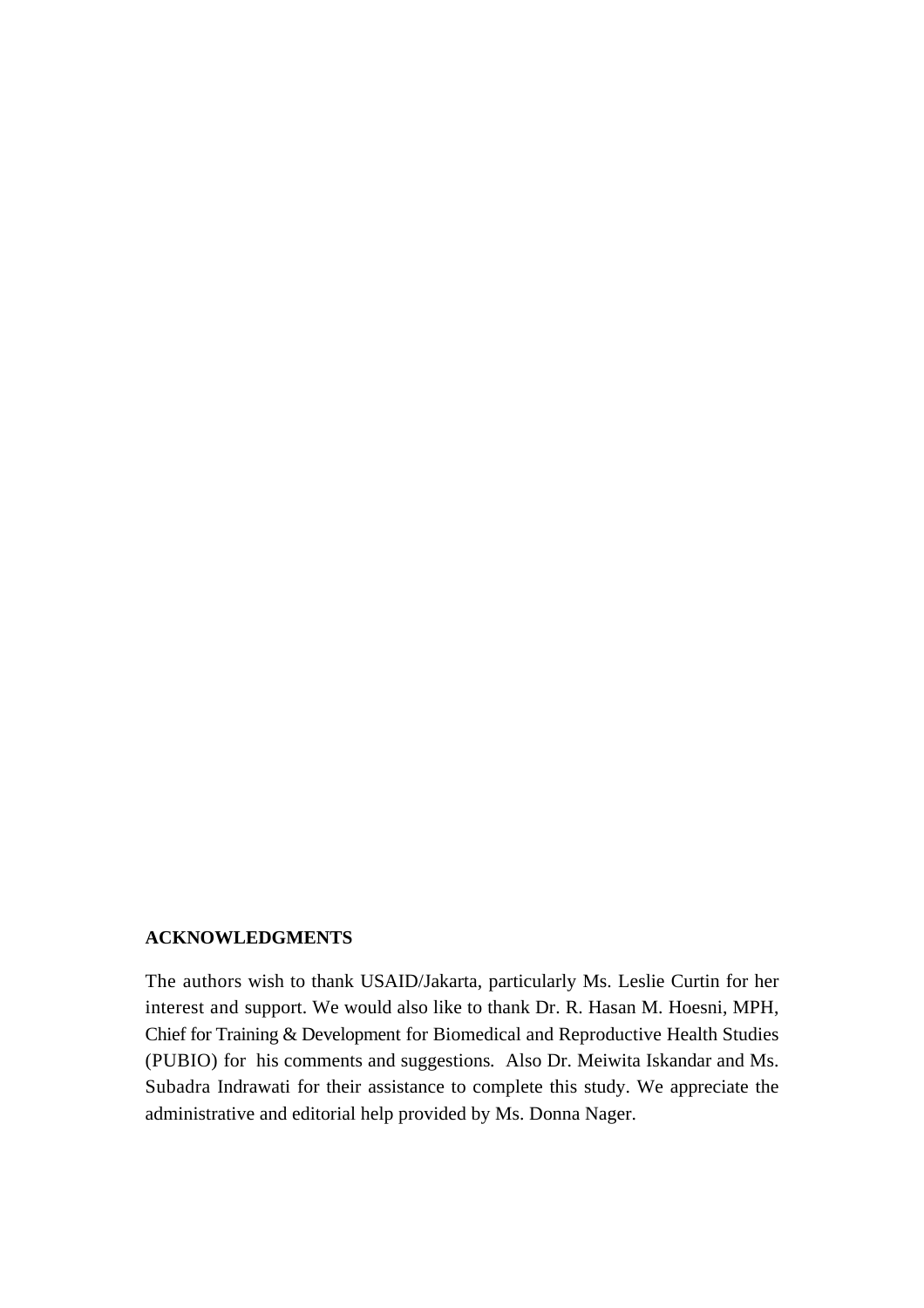#### *EXECUTIVE SUMMARY*

This secondary analysis report presented the characteristics of a sub-group of 235 women who are overdue in getting NORPLANT® implants removed after five years, factors related to the risk of non-removal after five years, and issues related to accessing information about removal of implants.

The main source of data for the present study is the "NORPLANT<sup>®</sup> Implants" Assessment Study: Insertion, Use, and Removal" carried out in Indonesia during April 1996. This study consisted of a representative sample of 2,979 current and former NORPLANT<sup>®</sup> users who had an insertion (April 1, 1987 - March 31, 1991), five or more years prior to the 1996. The selected sample represented 14 provinces, 50 districts, 150 sub-districts, and 300 villages using stratified, multi-stage, probability proportional to size.

The secondary analysis used simple cross tabulations of characteristics and the current use status to study the characteristics of the sample women. The relative risk ratio values were calculated to understand factors related to the risk of not getting implants removed after five years.

The main findings show that the majority of women who were overdue for implants removal were aged 35 years and older, had 3 or more living children, had either no education or had not complete primary school, spent most of their time outside of the home, had husbands who had a minimum of a primary school education and worked as farmers or fishermen, and belonged to "Pre-welfare" or "Welfare one" categories. This group of women also came from the Java-Bali regions, rural areas, used implants for more than 6 years, and had their implants inserted in 1990 and 1991. The data also indicates that the majority of women who had not had their implants removed did not want to have more children at the time of insertion. The overwhelming majority of the women were informed about the need implants removal after five years, while two-thirds were not informed about a removal fee. As expected, the majority of these women had implants inserted during "Safari."

The relative risk analysis suggests that women with the following selected characteristics are more likely not to have implants removed after five years of use than other women. The characteristics identified include women who are 40 years or older; who want to limit births; who have either not gone to school or have not completed their primary school education; whose husbands have not gone to school;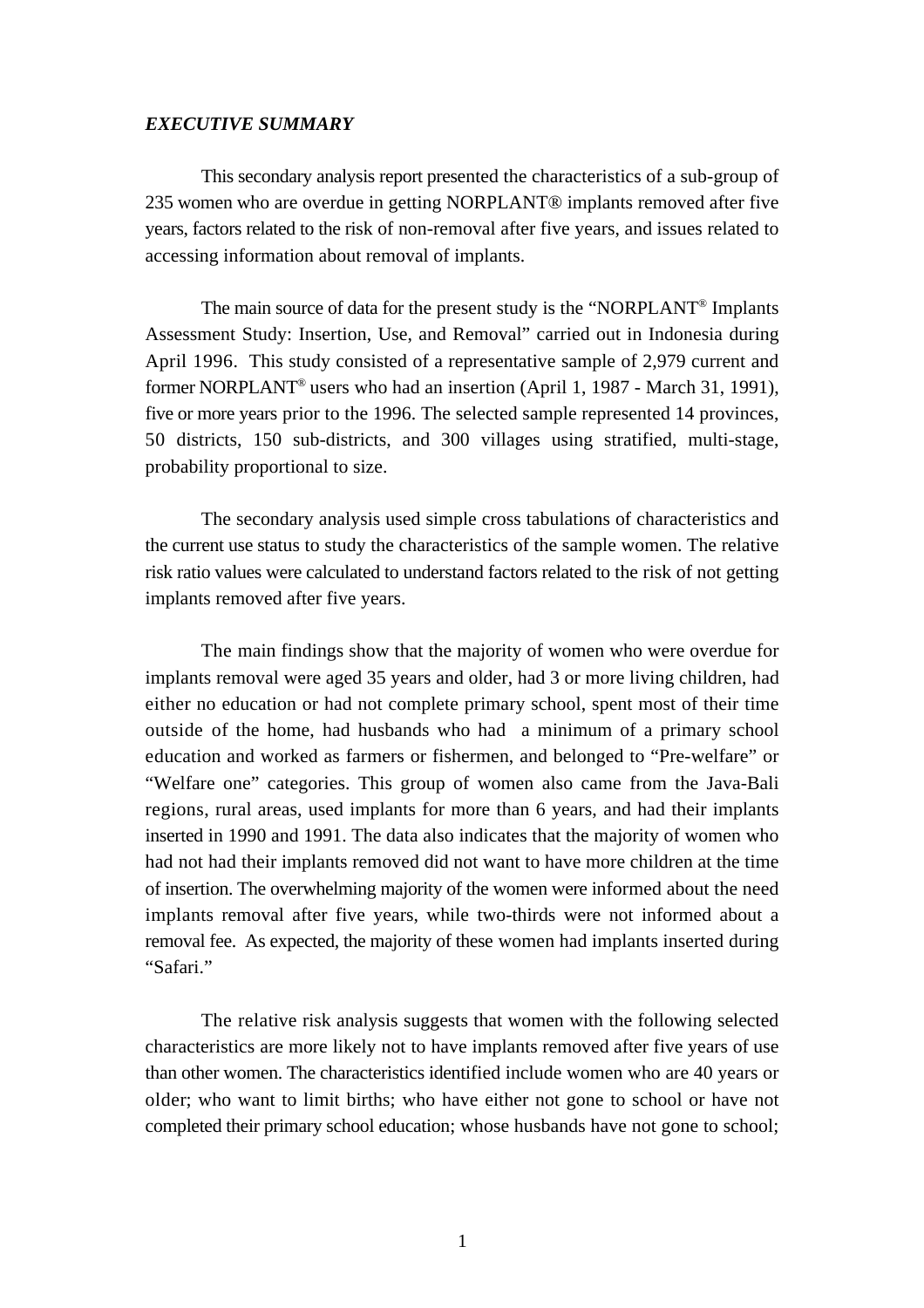who spend most of their work time outside the home; who are poor (i.e. Pre-welfare and Welfare-One families); who are from the Java-Bali regions and rural areas; who at the time of insertion did not receive removal information about the need for fiveyear removal and the requisite removal fee; and who had implants inserted five years earlier or were due to have removals. These findings suggest that this group of women need to be contacted and counseled on the importance of implants removal after five years of use. Additionally, the program should emphasize the importance to providing information on the need to have implants removed after five yeas of use at the time of insertion.

The women's access to removal information was found to be difficult for four reasons: (1) lack of knowledge among field workers and volunteers about the consequences of late removal; (2) the perception on the part of field workers and volunteers that they are being evaluated based on the number of new acceptors; (3) the fee attached to the removal services; and (4) a lack of the records at the grass root level showing family planning use by method.

The program priorities and implications highlighted by the study are as follows:

- Priority groups for removal of implants are women aged 40 years and over, who want to limit births, who have not gone to school or completed their primary education, whose husbands have not attended school, who spend most of their work time outside the home, who are poor (i.e. pre-welfare and welfare-one families), who come from the Java-Bali regions and rural areas, who did not receive removal information at the time of insertion, and who had implants inserted in the previous year or are due to have removals.
- Provision of an alternative contraceptive method to women who are older or do not want to have more children, particularly vasectomy or tubectomy, will have a significant impact in changing the women's behavior in getting implants removed after five years. Additionally, women who want to limit births and do not want to adopt another method should be told that implants need to be reinserted after the first set are removed.
- Government subsidy for implants removal could be directed towards women who are poor by making removal services available through private clinics.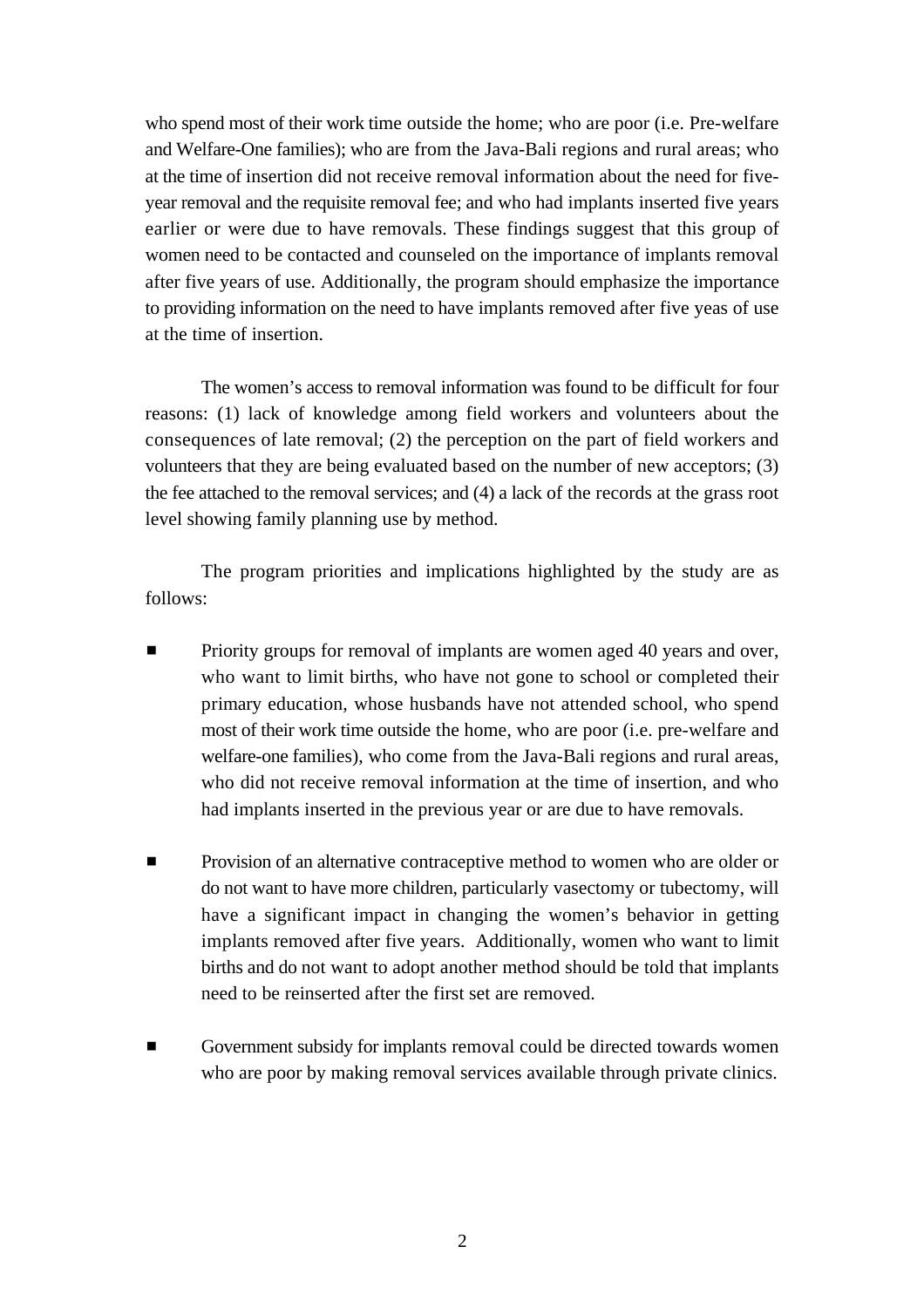- $\blacksquare$  Clinics should stay open beyond their current schedules, particularly after 4 pm to cater women who work outside of the home.
- **EXECUTE:** Refresher training and BKKBN's link and match approach should receive special attention at the community level to provide removal services.
- $\blacksquare$  Considering that proper removal training for the providers is very crucial in preventing future back-log problem, a follow-up study on "Providers' Perspectives Regarding the Impact of Training" should be conducted.
- BKKBN will soon be introducing IMPLANON, a single rod implant, into the family planning program. Experience with the injectable contraceptives (three types) program has shown that providers sometimes interchange one type of injectable contraceptive for another during a repeat visit if there is a shortage of a particular injectable. Since this problem might also occur with the implants program, the logistics system needs to ensure an uninterrupted supply of the different implants at all times.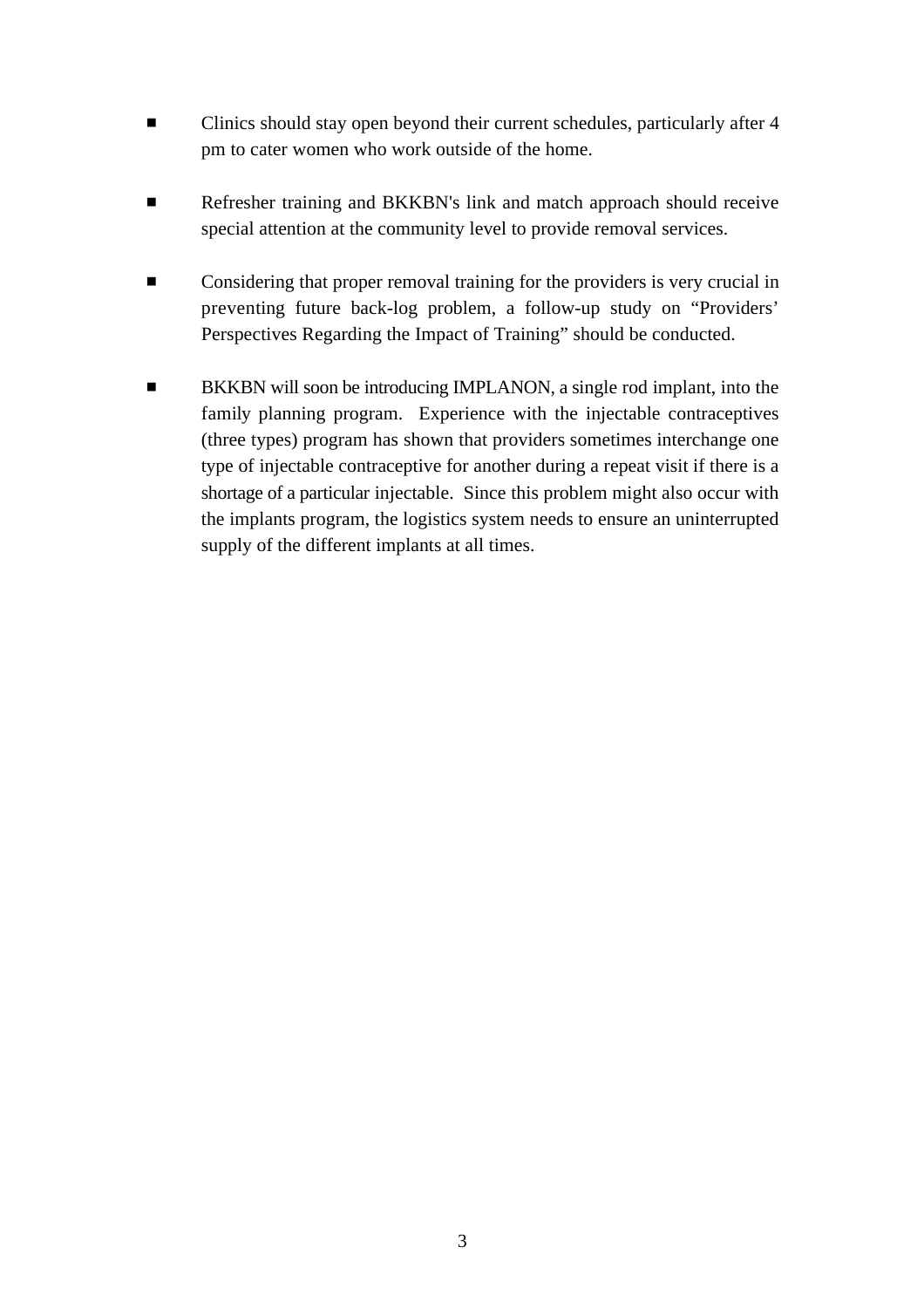#### *INTRODUCTION*

Over the past decade, the Government of Indonesia (GOI) has actively promoted the use of NORPLANT<sup>®</sup>, a newly developed contraceptive technology. In Indonesia, the first study of NORPLANT<sup>®</sup> was conducted in May 1981. The study included 813 women from Jakarta's Raden Saleh Clinic, a facility of the Department of Obstetrics and Gynecology, University of Indonesia's School of Medicine, and Hasan Hospital, Bandung. After 19 months, the study was expanded to selected centers in teaching hospitals. Subsequently, in January 1986, NORPLANT<sup>®</sup> was formally registered with the Ministry of Health. There are now more NORPLANT® users in Indonesia than in any other country in the world.

Indonesia started providing NORPLANT<sup>®</sup> implants through its national family planning program, particularly through conducting "Safaris." This activity began in 1987/88. Since then, issues of quality of care and removal services relating to NORPLANT<sup>®</sup> have been topics for discussion.

Over the past eight years, there have been a number of studies conducted in Indonesia which addressed various issues relating to NORPLANT<sup>®</sup>. These studies addressed topics such as training, technical competence, equipment and supplies, facilities, counseling, early removal, 5-year removal, monitoring, tracking system, follow-up, complications, and failure rate. The most notable studies were: "Users' Attitudes about NORPLANT® Contraceptive Subdermal Implants" conducted by Yayasan Kusuma Buana (YKB) in 1988-89, "Service Delivery Systems and Quality of Care in the Implementation of NORPLANT® in Indonesia" supported by the Population Council in 1990, "NORPLANT<sup>®</sup> Use-Dynamics Study" and "Review of NORPLANT<sup>®</sup> Acceptor Tracking System" sponsored by the Population Council's ANE OR/TA Project, funded by USAID, and "Training Assessment Study" in 1993 conducted jointly by the National Family Planning Coordinating Board (BKKBN), the Obstetric and Gynecology Association of Indonesia (POGI), and JHPIEGO. Issues on removal services were broadly taken up by the 1992 Use-Dynamics Study which provided data on continuation and removal rates.

The most recent study, conducted in 1996, focused on NORPLANT® insertion, use, and removal. This study looked at the experience of users who had an insertion between April 1, 1987 and March 31, 1991. A representative sample of 2,979 current and former NORPLANT<sup>®</sup> users were interviewed. The sample was selected using a stratified, multi-stage probability proportion to size from 300 villages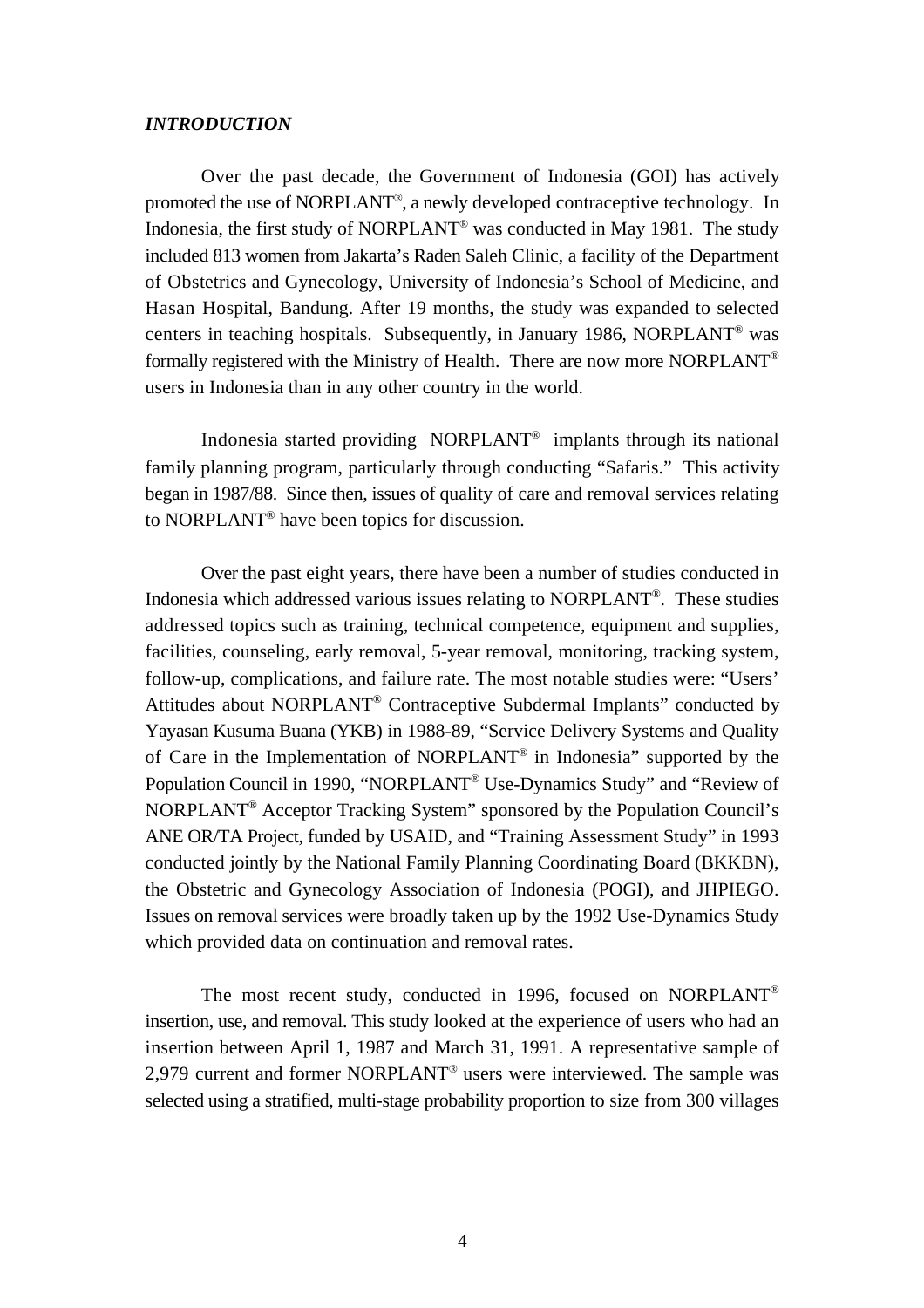representing 14 provinces, 50 districts, and 150 sub-districts. Data collection was done through a structured questionnaire which consisted of five sections. Three of the sections were directed at three different groups of acceptors: 1) Post-removal NORPLANT<sup>®</sup> users; 2) overdue NORPLANT<sup>®</sup> users; and 3) pregnant NORPLANT<sup>®</sup> users. The final report focused primarily on  $NORPLANT^\circ$  users experience during insertion, use, and removal and also presented continuation and removal rates. Very little analysis was done with regard to acceptors who had not had their NORPLANT® implants removed. Though the number of women in the study with overdue NORPLANT<sup>®</sup> removals is small (i.e. 235 cases), it is important to know who these women are in terms of their characteristics and how they differ from the women who eventually did have their implants removed. From a programmatic point of view, the characteristics of these women might provide guidance as to what strategic policies, information, and service issues are important for this group.

#### *STUDY OBJECTIVES*

At the request of USAID/Jakarta, the Population Council conducted a secondary analysis of a sub-sample of the 1996 "NORPLANT<sup>®</sup> Implants Assessment Study." The secondary analysis included the following:

- analysis of characteristics of a sub-group of 235 women overdue for the removal of NORPLANT<sup>®</sup> implants;
- comparison of characteristics of women overdue for removal of NORPLANT<sup>®</sup> implants with women who already had NORPLANT<sup>®</sup> removed;
- identification of factors related to the risk of not getting implants removed after five years; and supplemental information on removal difficulties based on qualitative studies carried out during the NORPLANT<sup>®</sup> assessment study in 1996, and other sources of data.

#### *SOURCES OF DATA*

The main source of data for the present study comes from the "NORPLANT® Implants Assessment Study: Insertion, Use, and Removal" carried out in Indonesia in 1996. This study consisted of a representative sample of 2,979 current and former NORPLANT<sup>®</sup> users who had an insertion five or more years before the study (April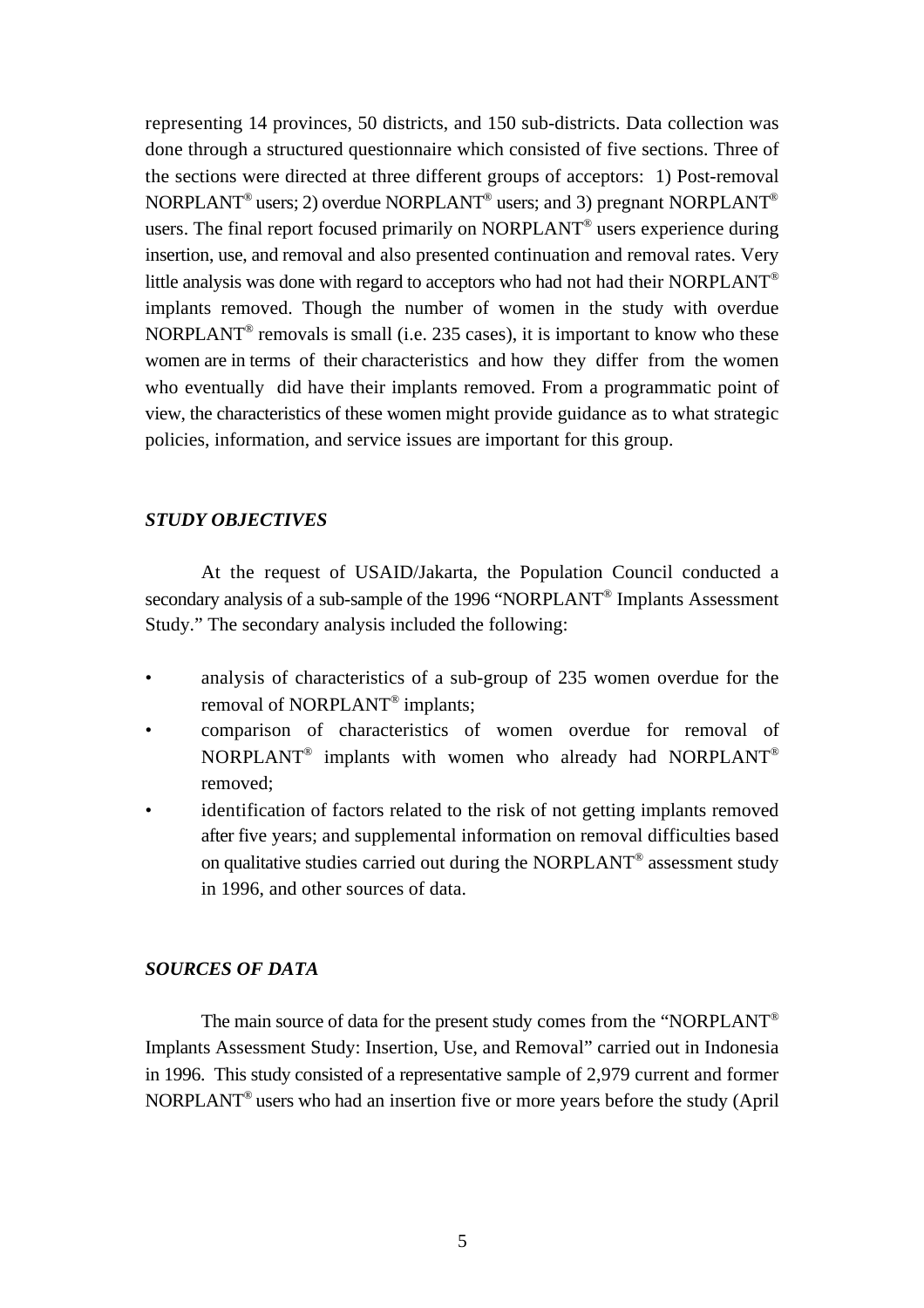1, 1987 - March 31, 1991) was conducted in April 1996. The sample selected represented 14 provinces, 50 districts, 150 sub-districts, and 300 villages using stratified, multi-stage, probability proportional to size. This study consisted of both quantitative and qualitative research components. The quantitative component used a structured five-page questionnaire containing questions on the characteristics and the acceptors' experience with NORPLANT<sup>®</sup> implants. One section of the questionnaire was devoted entirely to women who had not had their implants removed at the time of the study. For details, see the 1996 "NORPLANT<sup>®</sup> Implants Assessment Study: Insertion, Use, and Removal by Andrew A. Fisher, et al.

The qualitative component of the study aimed at collecting information on removal issues, particularly knowledge about implants, perceived risk after five years of use, frequency of contact with clients, and availability of providers. Additionally, information was collected on field workers and volunteers' efforts to identify and inform women who used implants for more than five years. In-depth study was conducted interviewing 50 field workers and 50 community volunteers to gather this information. These in-depth interviews were conducted by trained senior researchers from the University of Indonesia. These data were later verified independently in two provinces, West Java and Lampung. The verification study showed no discrepancy in data provided by field workers and health centers in West Java, while some discrepancies, particularly misreporting of other method users as implants users, were noted between the two in Lampung.

Information regarding tracking of NORPLANT® implants acceptors was obtained from an operations research study which focused on the existing tracking system for NORPLANT<sup>®</sup> users. This study utilized a qualitative approach to collect data through 93 in-depth interviews with implants users, providers, field workers, and volunteers.

#### *METHODOLOGY*

The 1996 Indonesia NORPLANT® Assessment Study data set was broken down into two groups: women who had had their implants removed after five years of use, and women who had not had their implants removed. Both groups were potentially able to use the implants for at least five years.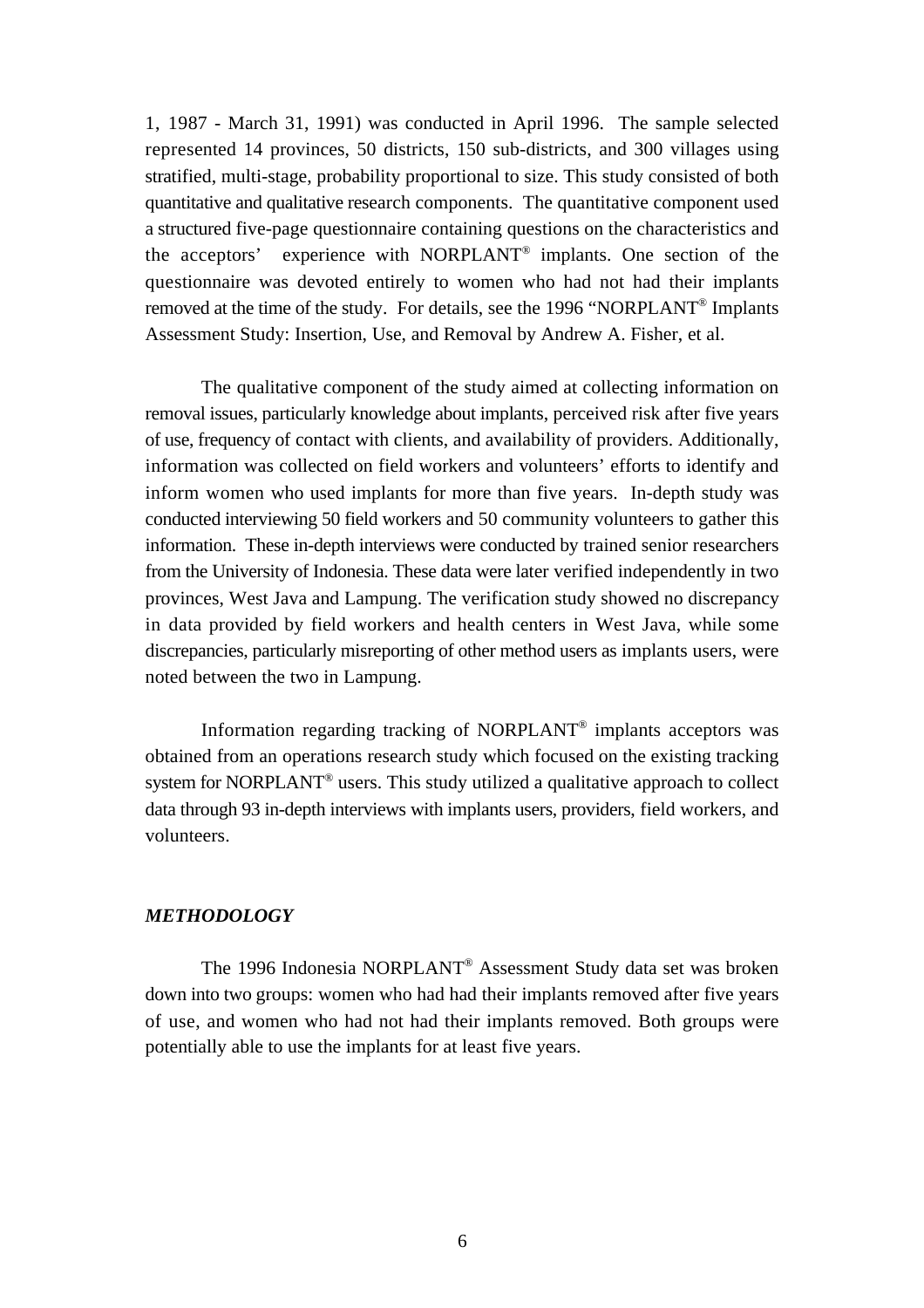A total of 15 variables were used to classify implants users. A study of the characteristics of the two groups consisted of cross tabulations between those women who had had their implants removed and those women who had not, according to demographics, socio-economic status, geographic region, urban/rural residence, duration of use, year of insertion, fertility intention at the time of implants insertion, whether or not informed of removal requirement after 5 years of use, whether informed of a removal fee, and whether implants were inserted during "Safari."

The current age of women in years and number of living children are two demographic variables used for this analysis. Women were categorized into four age groups: less than 30 years, 30-34 years, 35-39 years, and 40 years and above. The number of living children is a continuous variable having five categories. Women's and husband's educational attainment each have four categories: no schooling (never went to school), less than primary school (went to school but never completed primary school), primary school (completed primary school), and middle school and higher (completed middle school, high school, or acquired diploma or degree from a college/university).

The three proxy variables for the economic condition of women and/or family are: whether most time is spent at home or outside of the home for daily activities, husband's main occupation, and family welfare status. At present, Indonesian families have been categorized into five groups under the family welfare movement of the GOI: "Pre-welfare", "Welfare one", "Welfare two", "Welfare three", and "Welfare three plus". The categorization is based on a total of 23 indicators which represent 5-key elements: (1) health condition, (2) educational level, (3) skills, (4) access to information media, and (5) financial support (Ministry of Population, 1997). "Pre-welfare" families are those who eat at least twice a day, have a single pair of clothes, have no access to health care and whose home has a mud floor. "Prewelfare" families are considered poor and in need of total government subsidization for health care and education. "Welfare one" families are those who have meals regularly, are able to purchase new clothes, have a home with a cement floor, have a fixed income and have some illiterate family members. These families are considered to have difficulties in elevating themselves to a higher status despite the fact that they can meet their basic needs and support their family. Therefore, the government perceives that "welfare one" families need outside assistance. "Welfare two" families are those who have the potential to elevate themselves to a higher status without outside assistance but cannot be expected to support other families. "Welfare three" and "Welfare three plus" families are those who are affluent and can provide assistance to other families. Though the concept of family welfare has been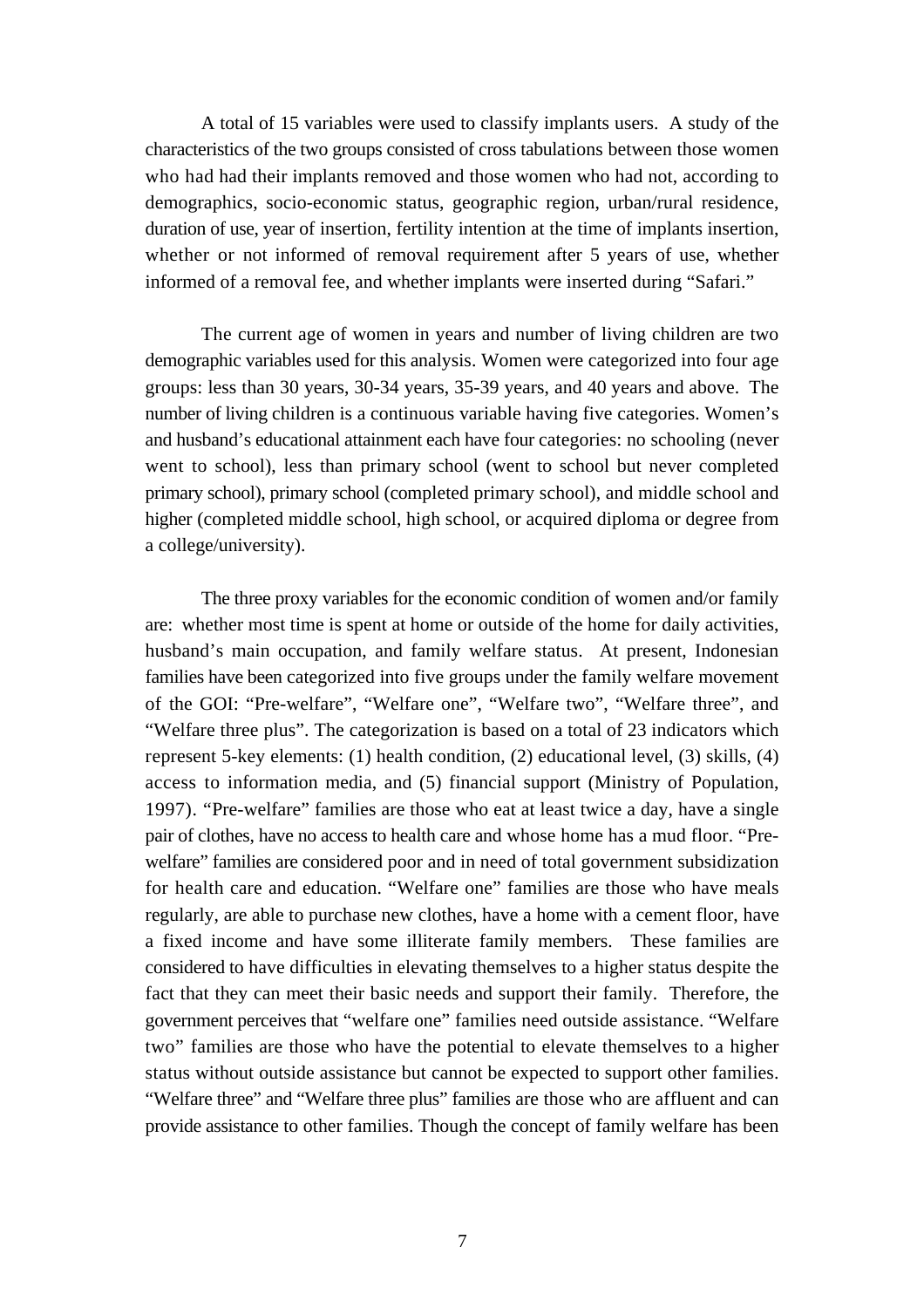well conceived at the national level, all Indonesian families are yet to be identified as to their welfare level.

A second group of variables includes: geographical region (Java-Bali islands [six provinces], Outer Islands -I [10 provinces], and Outer Islands -II [11 provinces]), urban/rural residence, duration of implants use in months, and year of implants insertion. The sub-set of the sample is divided into three groups: those who used implants for 60-71 months, 72-83 months, and 84 months or more. Women who had their implants removed before five years of use were excluded from the analysis so that the two samples (women who had implants removed and women who did not have implants removed) are comparable. The year of insertion has six categories: 1987, 1988, 1989, 1990, and 1991.

The third group of variables includes whether implants were inserted for spacing or limiting purposes, whether women were informed of the need to remove implants after five years, whether women were informed of the required fee for removal, and whether implants were inserted during "Safari." All of these variables refer back to the time of insertion and are restated at the time of the survey. Thus, the information obtained during the survey may be subject to recall lapse.

In order to identify the risk of not getting implants removed after five years, the relative risk ratio index which is commonly used to measure the strength of association between presence of a factor and occurrence of an event was estimated. An event, here, is defined as women not getting implants removed after five years of use. Factor refers to characteristics of women. After cross tabulation between the current use status (whether or not women had implants removed after five years) with various characteristics, variables were selected which are related to current use status. Each of the categories was translated into a dummy variable. The value is estimated as the ratio of two incidence rates; for example, the incidence rate of not getting implants removed in women aged 40 years old and above and the incidence rate of not getting implants removed in women aged less than 40 years. The 95 % confidence intervals indicates whether the null hypothesis that the implants were removed or not removed are the same. If the interval does not include the value of 1, we reject the null hypothesis that the two incidence rates are the same.

Qualitative data are also reported in order to supplement the findings of the quantitative data in the areas of access to removal information. An emic approach was used to obtain a clear understanding of field problems using the informant's perception in looking at their own problems and environment.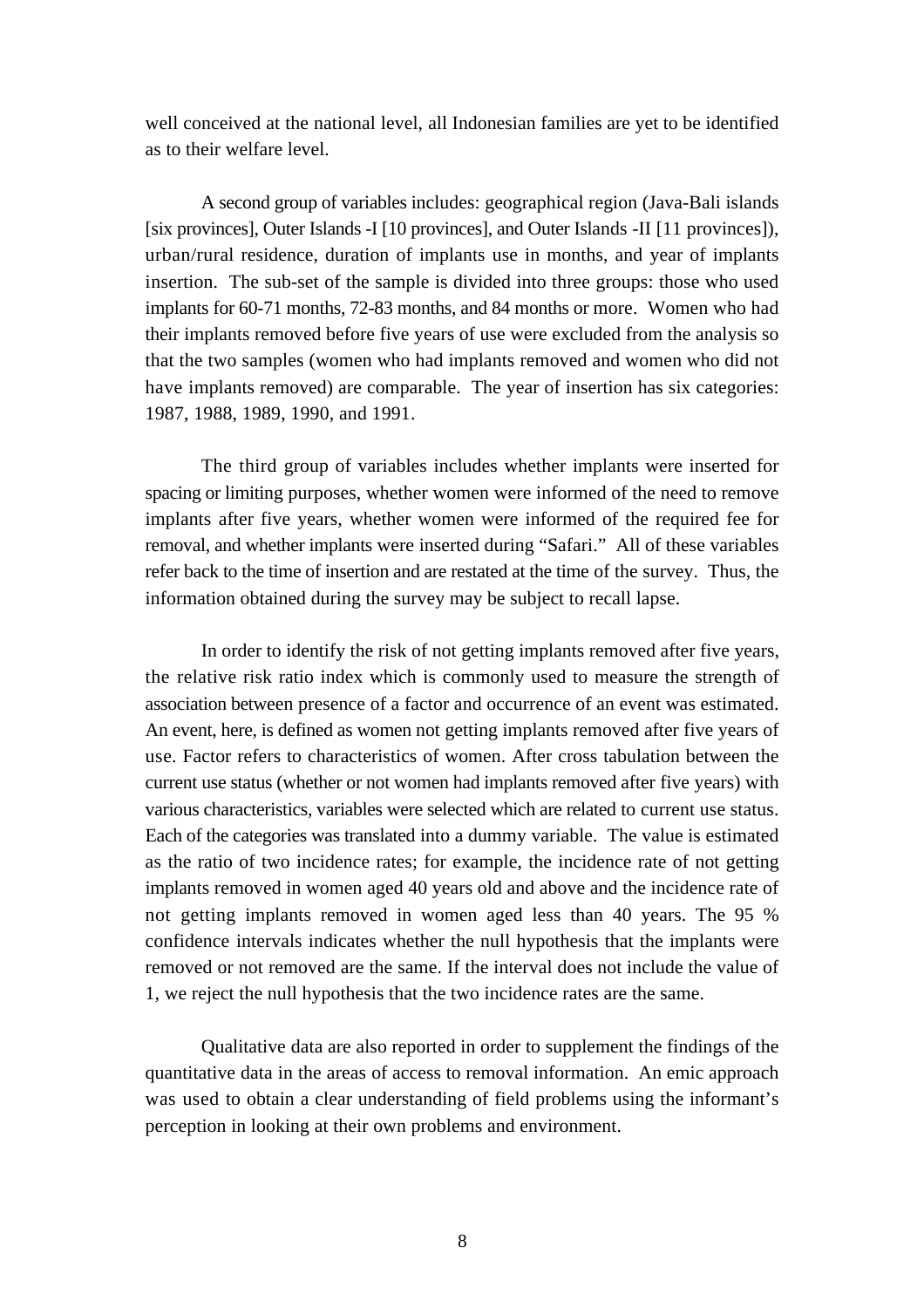#### *RESULTS*

#### *Characteristics*

Table 1 presents demographic and socio-economic characteristics of NORPLANT<sup>®</sup> implants users by removal status. Of the 235 women who did not have their implants removed approximately one-third were aged 40 years or above. Slightly more than one-half of these women were between the ages of 30 and 39 years. Only 15 percent were below the age of 30. Compared to women who had their implants removed after five years of use, women who did not have their implants removed were older by about one year. At the time of the survey, the average age of women who had not had their implants removed was 36.2 years old, while the average age of women who had had their implants removed was 35.4 years.

The second panel of Table 1 indicates that more than one-half of the women who had not had their implants removed had between one and three living children. On average, women who still had implants had about 3.4 living children, which is similar to those women who had their implants removed  $(3.2)$ .

Two-thirds of the women who did not have their implants removed had either no education (18 percent), or did not complete primary school (49 percent); onefourth of the women had completed primary school, while less than one-tenth (8 percent) of the women had completed middle school or attained a higher education. Women who had their implants removed differed significantly in educational attainment, having had more education. Likewise, women who did not have their implants removed tended to be more likely to have husbands who had not gone to school, as compared to women who had had their implants removed.

A significantly higher proportion of women who had not had their implants removed spent most of their time outside of their home (47 percent) compared to those women who had their implants removed (32 percent). Among women who still had their implants, more than one-half (58 percent) had husbands who were engaged in agriculture or fishery. About 15 percent had husbands engaged in private business and 14 percent as temporary laborers. Only five percent of the women who had not had their implants removed had husbands who were working as government servants (civil service, army, or police).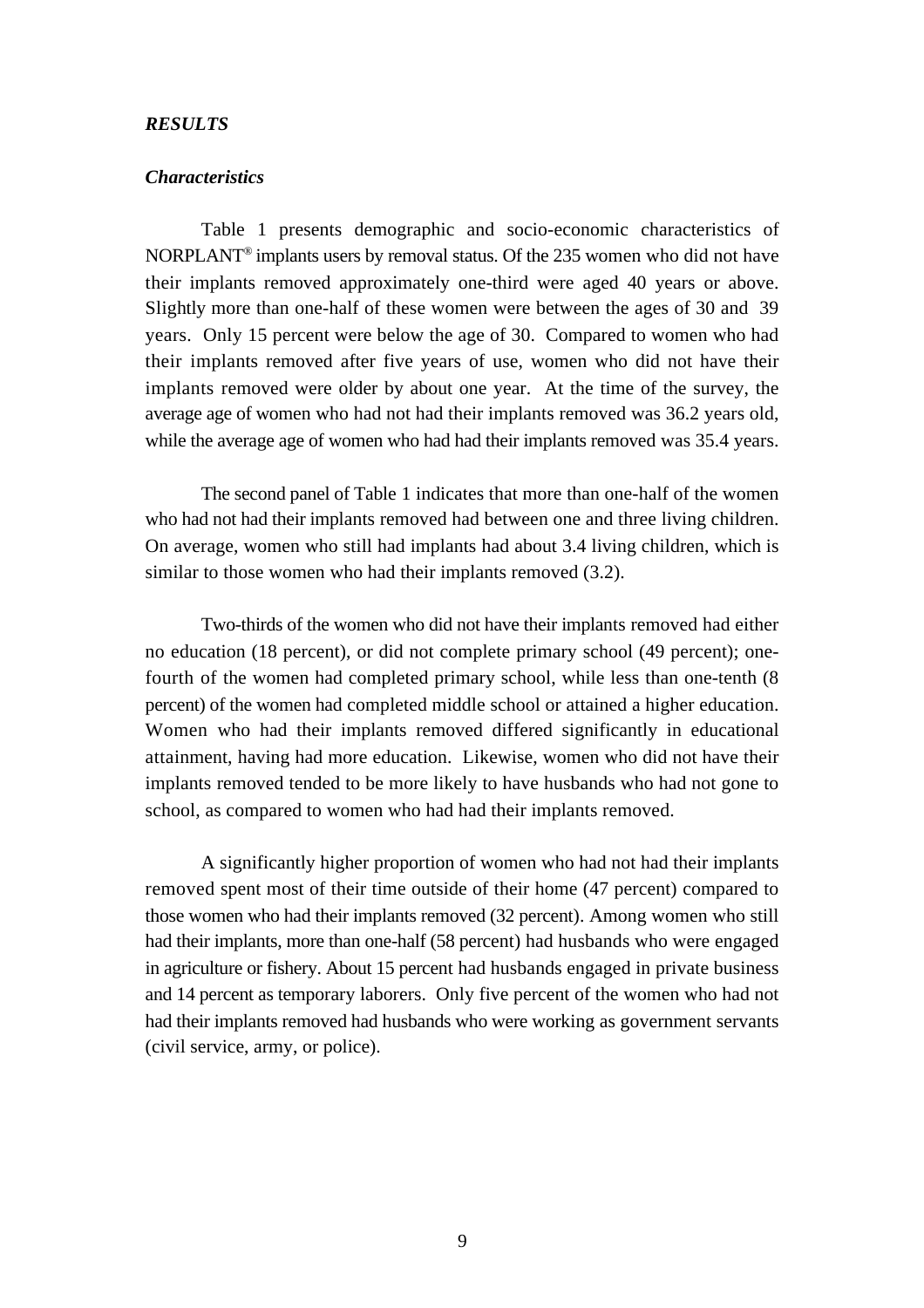Family welfare status is clearly related to current use status. Whether implants were removed after five years of use seemed to depend significantly upon welfare status. More than one-third of the women who had not had their implants removed were at the "Pre-welfare" stage. The percentage of women at the "Prewelfare" stage is 13 points lower for women who had their implants removed. Only 6 percent of women who had not had their implants removed belong to the highest welfare group ("Welfare 3 plus"). On the other hand, among women who had their implants removed, more than one-tenth (11 percent) of families were in this group.

Table 1: Percentage Distribution of NORPLANT® Users Who Have Used the Method for at Least Five Years by Demographic and Socio-economic Characteristics According to Removal Status, 1996

| <b>Characteristics</b>                                                                                                      | <b>NORPLANT<sup>®</sup></b> removed<br>$(N=1966)$ | <b>NORPLANT<sup>®</sup></b> not yet<br>removed $(N=235)$ |  |
|-----------------------------------------------------------------------------------------------------------------------------|---------------------------------------------------|----------------------------------------------------------|--|
| Current age<br>Less than 30 years<br>$30 - 34$<br>$35 - 39$<br>40 and above<br>Total                                        | 16.0<br>29.0<br>29.1<br>25.8<br>100.0             | 14.5<br>26.8<br>26.4<br>32.3<br>100.0                    |  |
| <b>Number of living</b><br>children<br>1<br>$\overline{2}$<br>3<br>$\overline{4}$<br>5 or more<br>Total                     | 12.4<br>28.4<br>22.9<br>16.7<br>19.6<br>100.0     | 10.1<br>27.5<br>25.2<br>15.1<br>22.1<br>100.0            |  |
| <b>Educational level*</b><br>No schooling<br>Less than primary school<br>Primary school<br>Middle school or higher<br>Total | 12.0<br>41.6<br>34.5<br>11.9<br>100.0             | 17.9<br>48.5<br>25.5<br>8.1<br>100.0                     |  |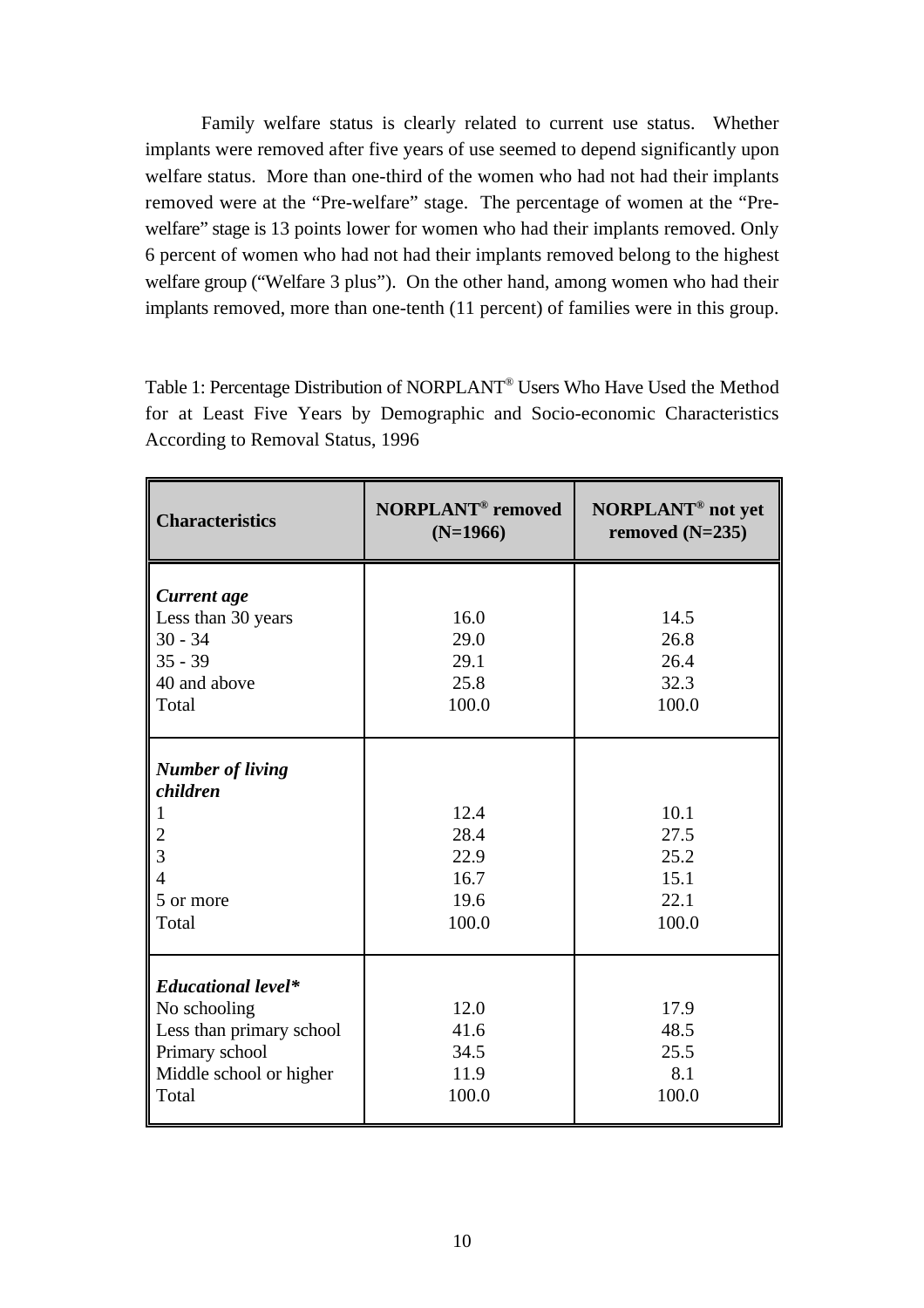| <b>Characteristics</b>                                                                                                                           | <b>NORPLANT<sup>®</sup></b> removed<br>$(N=1966)$   | NORPLANT <sup>®</sup> not yet<br>removed $(N=235)$ |  |
|--------------------------------------------------------------------------------------------------------------------------------------------------|-----------------------------------------------------|----------------------------------------------------|--|
| <b>Husband's Educational</b><br>$level**$<br>No schooling<br>Less than primary school<br>Primary school<br>Middle school or higher<br>Total      | 6.5<br>29.2<br>38.3<br>26.0<br>100.0                | 11.5<br>32.8<br>35.7<br>20.1<br>100.0              |  |
| Place where most time<br>spent*<br>Home<br>Outside home<br>Total                                                                                 | 68.5<br>31.5<br>100.0                               | 53.2<br>46.8<br>100.0                              |  |
| Husband's main<br>occupation<br>None<br>Government service<br>Private/commerce/trade<br>Agriculture/Fishery<br>Temporary labor<br>Other<br>Total | 0.2<br>10.4<br>14.8<br>52.3<br>13.3<br>8.8<br>100.0 | 0.0<br>5.1<br>14.9<br>58.3<br>13.6<br>8.1<br>100.0 |  |
| <b>Family Welfare Status*</b><br>Pre-welfare<br>Welfare one<br>Welfare two<br>Welfare three and plus<br>Not stated<br>Total                      | 22.1<br>27.7<br>30.2<br>11.4<br>8.6<br>100.0        | 34.9<br>25.1<br>26.4<br>6.0<br>7.7<br>100.0        |  |

Note: Total may not add up to 100 because of "rounding" and "don't know" cases.

\* Chi-square value is significant at 1% or below.

\*\* Chi-square value is significant at 5% or below.

The main findings of Table 1 show that the majority of women who had not had their implants removed were aged 35 years and above, had 3 or more living children, either had no education or did not complete primary school, had husbands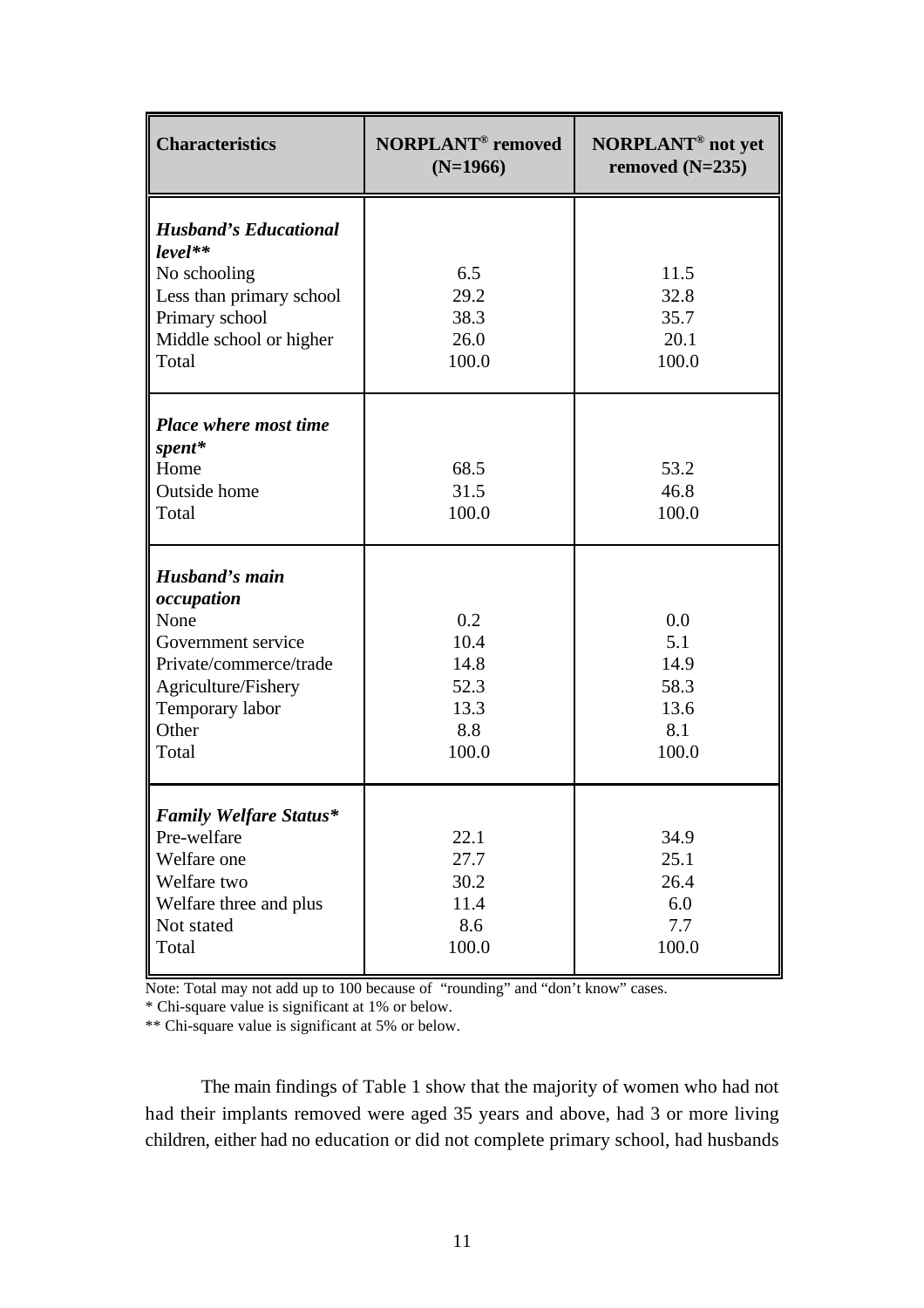with a minimum of a primary school education, spent most of their time outside of the home, had husbands who worked as farmers or fishermen, and belonged to "Prewelfare" or "Welfare one" categories.

Table 2 presents characteristics of implants users according to geographical region, urban/rural residence, duration of use, and year of insertion. The first panel of Table 2 suggests that more than one-half (60 percent ) of women who still had their implants came from the Java-Bali regions, 17 percent from Outer islands-I and 23 percent from Outer island-II. As compared to those women who had had their implants removed, 14 percent more women in the Java-Bali regions still had their implants. The percentage distribution between women who had not had their implants removed and women who had is significantly different if one considers geographical region and urban/rural residence. Although a large majority of both groups of women resided in rural areas, 5 percent of women who had not had their implants removed resided in urban areas.

The third panel of Table 2 indicates that the percentage distributions according to duration of use were significantly different between women who had had their implants removed and women who had not had removals. Among women who had not had their implants removed, 23 percent had used implants for 60-71 months, 41 percent for 72-83 months, and 36 percent for 84 months or more. The last panel of Table 2 presents percentage distribution according to year of implants insertion. Almost two-thirds of the women who had not had their implants removed had had their implants inserted during 1990 and 1991. The difference between women who had their implants removed and those who had not had removals was found to be 19 percentage points among women who had insertions in 1991 (4 percent versus 23 percent), 6 percent for 1987, and 9 percent each for 1988 and 1989.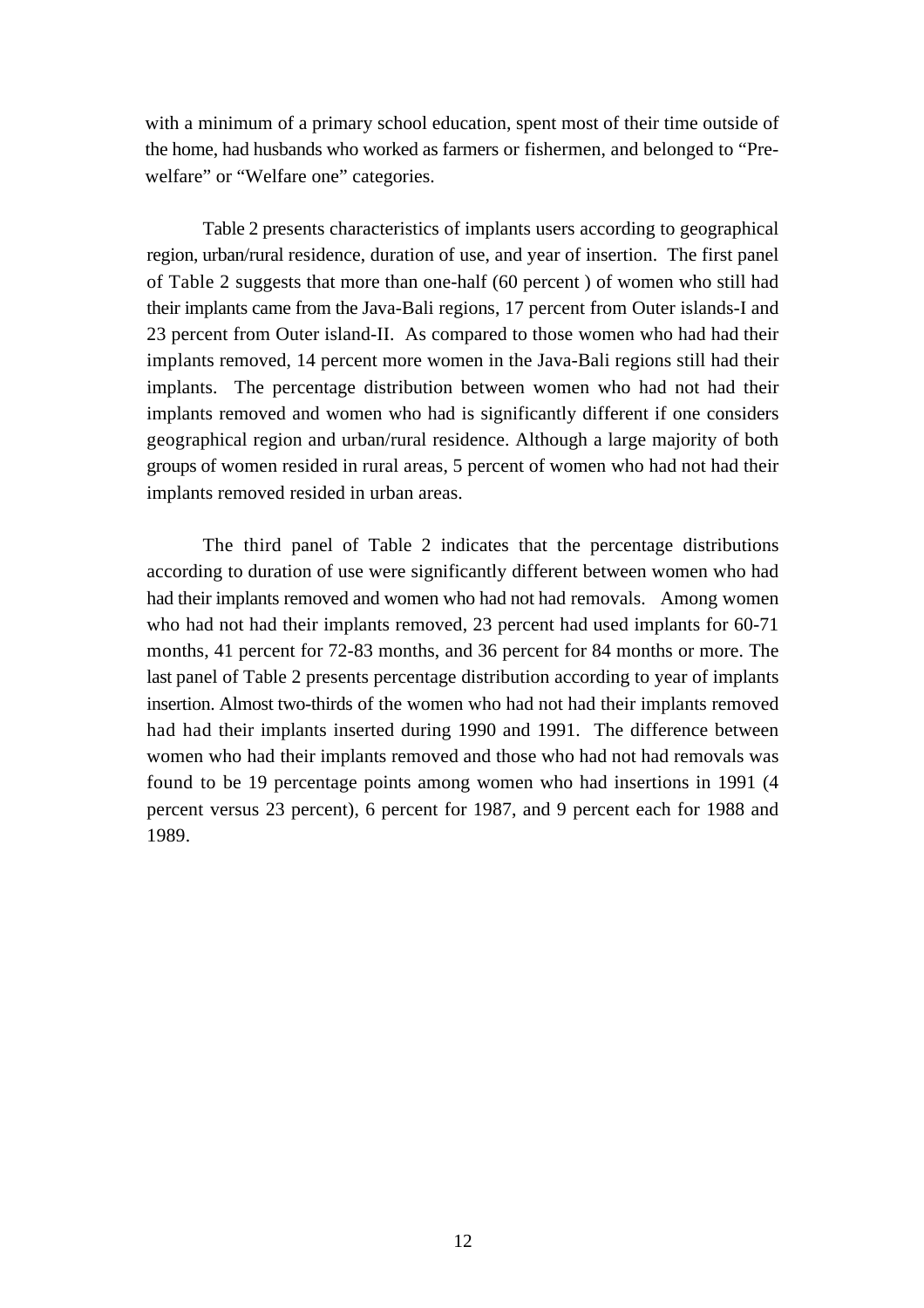Table 2: Percentage Distribution of NORPLANT® Users Who Have Used the Method for at Least Five Years by Region, Duration of Use, and Year of Insertion According to Removal Status, 1996

| <b>Characteristics</b>                                                                        | <b>NORPLANT<sup>®</sup></b> removed<br>$(N=1966)$ | <b>NORPLANT<sup>®</sup></b> not yet<br>removed $(N=235)$ |
|-----------------------------------------------------------------------------------------------|---------------------------------------------------|----------------------------------------------------------|
| Region*<br>Java- Bali Islands***<br>Outer Islands - I****<br>Outer Islands - II*****<br>Total | 46.5<br>29.6<br>23.9<br>100.0                     | 60.4<br>16.6<br>23.0<br>100.0                            |
| Area of Location**<br>Urban<br>Rural<br>Total                                                 | 10.3<br>89.7<br>100.0                             | 5.5<br>94.5<br>100.0                                     |
| Duration of Use in<br>$\n  months*\n$<br>$60 - 71$<br>$72 - 83$<br>84 and higher<br>Total     | 93.7<br>4.7<br>1.6<br>100.0                       | 23.0<br>41.3<br>35.7<br>100.0                            |
| Year of Insertion*<br>1987<br>1988<br>1989<br>1990<br>1991<br>Total                           | 13.6<br>21.8<br>25.9<br>34.6<br>4.0<br>100.0      | 7.7<br>12.8<br>17.0<br>39.6<br>23.0<br>100.0             |

Note: Total may not add up to 100 because of "rounding" and"don't know"cases.

*\** Chi-square value is significant at 1% or below.

*\*\** Chi-square value is significant at 5% or below.

**\*\*\*** A total of 9.86% has not been removed yet

**\*\*\*\*** A total of 4.64% has not been removed yet

**\*\*\*\*\*** A total of 7.73% has not been removed yet

In summary, the analysis indicates that the majority of women who had not had their implants removed came from the Java-Bali regions, rural areas, used implants for more than 6 years, and had their implants inserted in 1990 and 1991.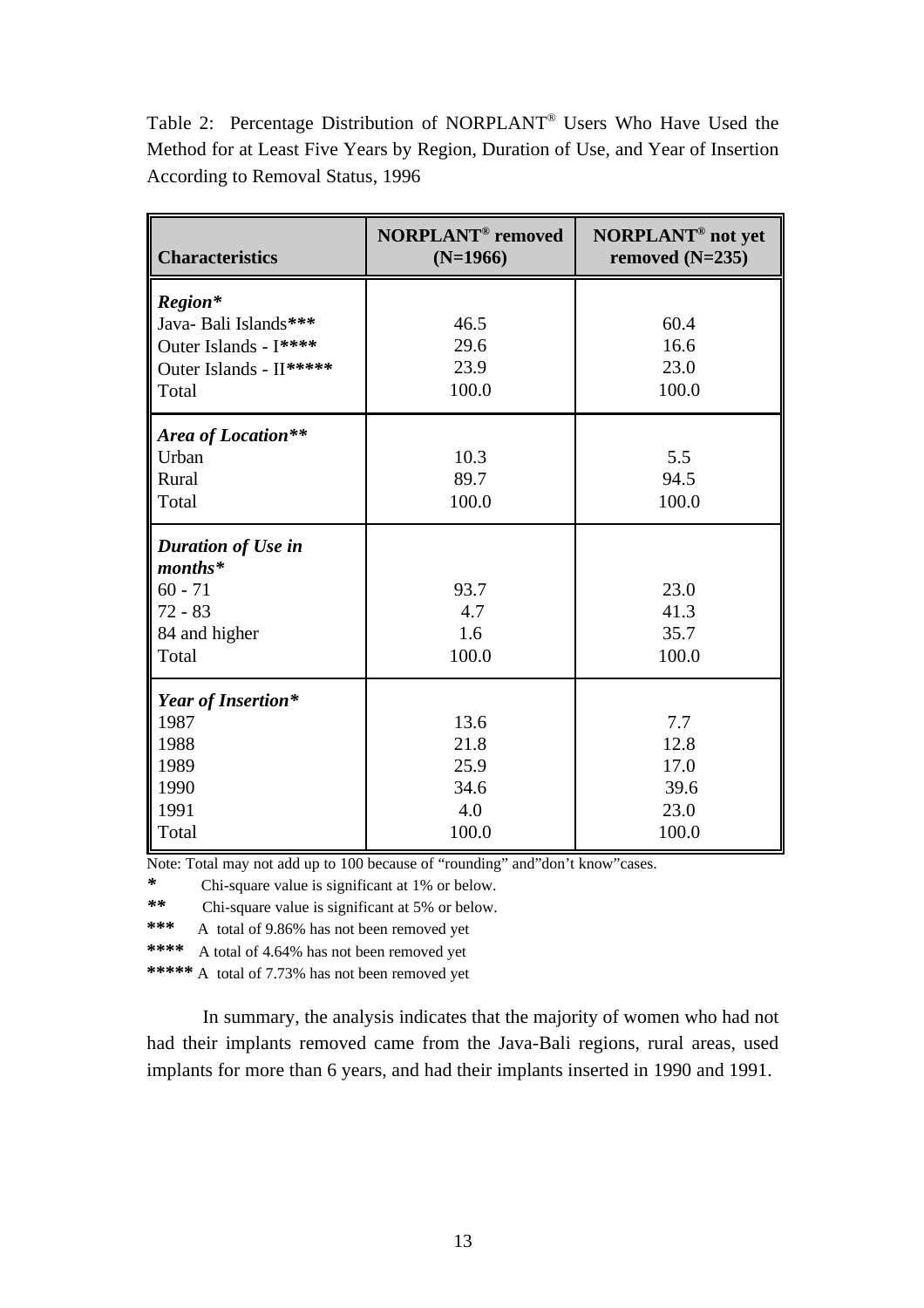Table 3: Percentage Distribution of NORPLANT® Users Who Have Used the Method for at Least Five Years by Purpose of Using the Method, Information on Duration of Use, Information on Removal Fee, and Insertion Service Location According to Removal Status, 1996

| <b>Characteristics</b>                                            | <b>NORPLANT<sup>®</sup></b> removed<br>$(N=1966)$ | <b>NORPLANT<sup>®</sup></b> not yet<br>removed $(N=235)$ |  |
|-------------------------------------------------------------------|---------------------------------------------------|----------------------------------------------------------|--|
| <b>Purpose of Using the</b><br>Method*                            |                                                   |                                                          |  |
| Spacing                                                           | 43.3                                              | 23.4                                                     |  |
| Limiting                                                          | 56.7                                              | 76.6                                                     |  |
| Total                                                             | 100.0                                             | 100.0                                                    |  |
| <b>Whether Informed of</b><br>Removal after 5 years of<br>$use**$ |                                                   |                                                          |  |
| Yes                                                               | 94.9                                              | 90.6                                                     |  |
| N <sub>o</sub>                                                    | 5.1                                               | 9.4                                                      |  |
| Total                                                             | 100.0                                             | 100.0                                                    |  |
| <b>Whether Informed of</b><br><b>Removal Fee</b>                  |                                                   |                                                          |  |
| Yes                                                               | 25.0                                              | 28.4                                                     |  |
| N <sub>0</sub>                                                    | 72.4                                              | 68.6                                                     |  |
| Don't remember                                                    | 2.6                                               | 3.1                                                      |  |
| Total                                                             | 100.0                                             | 100.0                                                    |  |
| <b>Whether Insertion was</b><br>done during Safari                |                                                   |                                                          |  |
| Yes                                                               | 79.8                                              | 77.9                                                     |  |
| N <sub>o</sub>                                                    | 20.2                                              | 22.1                                                     |  |
| Total                                                             | 100.0                                             | 100.0                                                    |  |

Note: Total may not add up to 100 because of "rounding" and "don't know" cases.

\* Chi-square value is significant at 1% or below.

\*\* Chi-square value is significant at 5% or below.

Table 3 presents characteristics according to fertility intention at the time of implants insertion, whether or not informed of removal requirement after 5 years of use, whether informed of a removal fee, and whether the implants were inserted during "Safari." It is clear from the first panel of the table that the majority of women who had not had their implants removed (77 percent) used implants for the purpose of limiting births, while about one-half (57 percent) of the women who had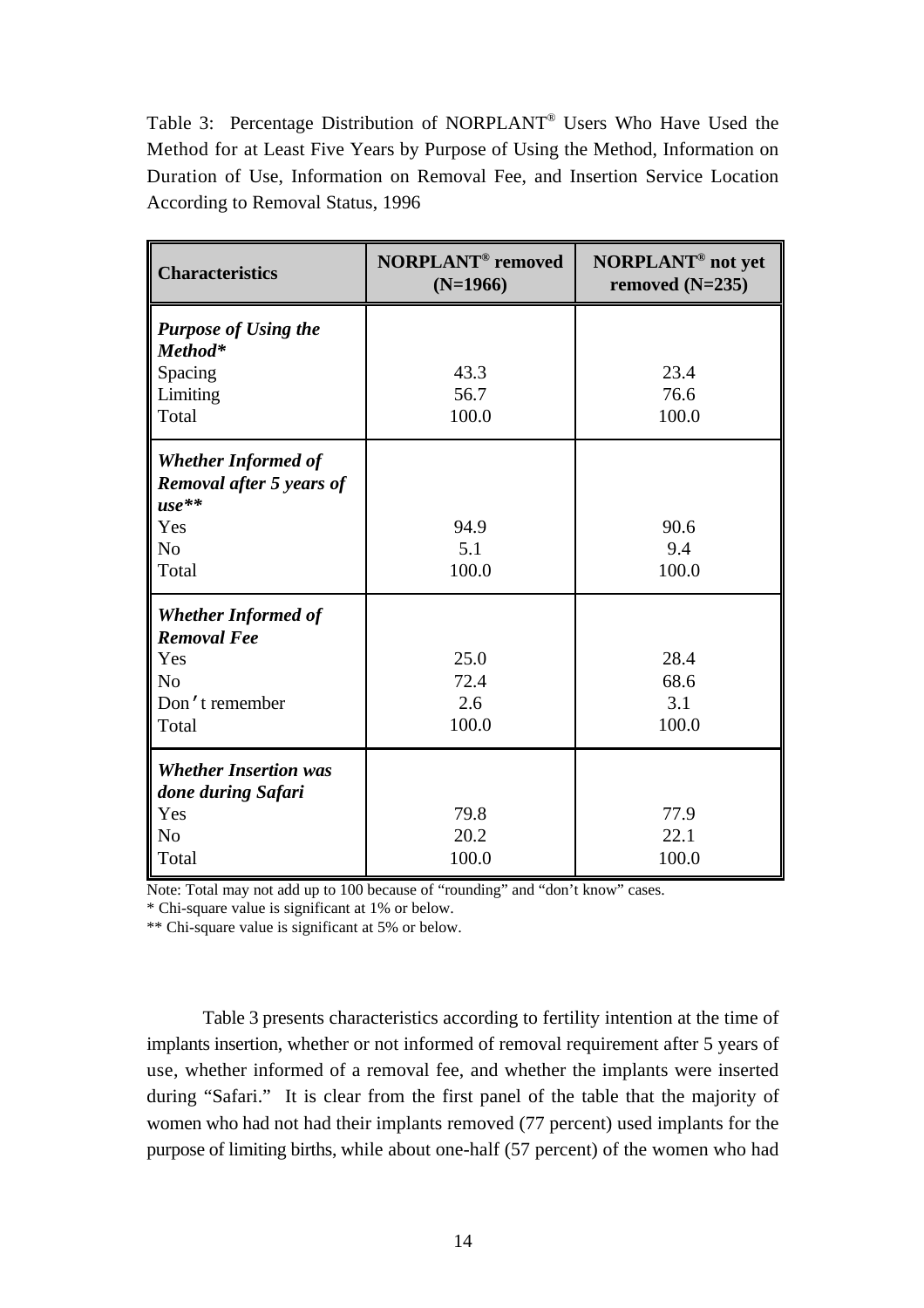had their implants removed also used implants for limiting births. This suggests that women who used implants with the intention of limiting births were less likely to have them removed than those who used implants for spacing purposes.

The majority of implants users were informed of the need for removal after 5 years. Nine percent of the women who had not had their implants removed said that they were not informed of the need for removal after five years. This figure is higher by only 4 percentage points when compared to women who had had their implants removed. With regard to information about fee for removal, 28 percent of women who had not had their implants removed reported being informed about a fee, while 69 percent said they were not informed. These figures are not significantly different from women who had their implants removed. More than three-fourths of the women who had not had their implants removed had their implants inserted during "Safari," while 22 percent did not have insertions during "Safari."

To summarize, the above data indicates that the majority of women who had not had their implants removed did not want to have more children at the time of insertion. An overwhelming majority of the women were informed of the need for five year removal, while two-thirds were not informed about a removal fee. As expected, the majority of women had their implants inserted during "Safari".

#### *Factors related to not getting implants removed*

Table 4 presents the relative risk ratio index of not getting implants removed after five years of use by various factors. The index indicates that, in the sample, women aged 40 years or more were 33 percent more likely not to get implants removed. The 95% confidence bounds suggest that the incidence rates for the two groups - women 40 years and older and women less than 40 years of age - are not the same. Different levels of educational attainment by women seems to effect the incidence rate of implants removal. Women who did not attend school are 51 percent more likely not to have had their implants removed as compared to women who attended school. Although the effect is smaller for those who went to school, the index suggests that women who went to school but did not complete primary school are 28 percent more likely not to have had their implants removed. Similarly, women whose husbands did not go to school are 72 percent more likely not to have had their implants removed as women whose husbands had gone to school.

The incidence rates for removals by women who spent most of their time outside of the home versus women who spent most of their time at home were found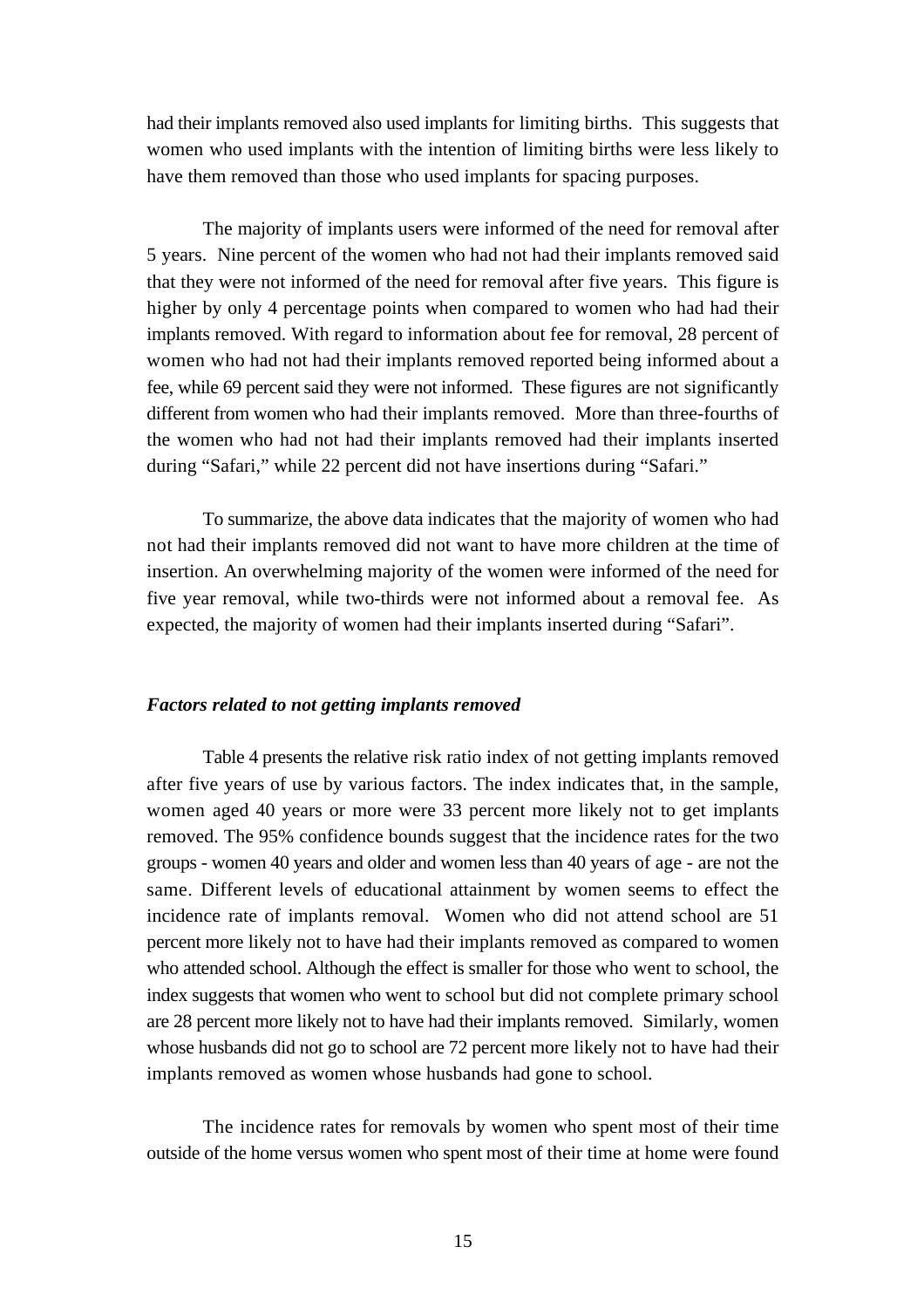to be significantly different. Women who spent most of their time outside of the home were 77 percent more likely not to have had their implants removed compared to women who spent most of their time at home.

| <b>Variable</b>                                            | <b>Risk</b><br><b>Value</b> | 95% confidence bounds |               |
|------------------------------------------------------------|-----------------------------|-----------------------|---------------|
| Woman's age 40 years or above                              | 1.33                        | 1.03                  | 1.71          |
| Woman's education<br>No schooling<br>Primary not completed | 1.51<br>1.28                | 1.11<br>1.01          | 2.05<br>1.63  |
| Husband's education No schooling                           | 1.72                        | 1.19                  | 2.48          |
| Most time spent outside the home                           | 1.77                        | 1.39                  | 2.26          |
| Welfare status: Pre welfare/Welfare-one                    | 1.45                        | 1.13                  | 1.85          |
| Region: Java-Bali                                          | 1.66                        | 1.29                  | 2.12          |
| Urban/rural Residence: Rural                               | 1.86                        | 1.08                  | 3.19          |
| Fertility Intention: Limiter                               | 2.29                        | 1.71                  | 3.06          |
| No information on removal after 5 years                    | 1.66                        | 1.07                  | 2.57          |
| <b>Inserted during Safari</b>                              | 0.90                        | 0.68                  | 1.21          |
| No information on removal fee                              | 0.85                        | 0.65                  | 1.12          |
| 72 -83 months use<br>84 months use or more                 | 7.48<br>9.99                | 6.05<br>8.27          | 9.26<br>12.09 |
| Insertion in 1990<br>Insertion in 1991                     | 1.21<br>4.64                | 0.95<br>3.62          | 1.55<br>5.95  |

Table 4: Relative risk of not getting the NORPLANT<sup>®</sup> Implants removed after five years by various characteristics, 1996

Women who are classified in the "Pre-welfare/Welfare-one" group were 45 percent more likely not to have had their implants removed compared to the rest of the sample. Similarly, women from the Java-Bali regions and rural areas were more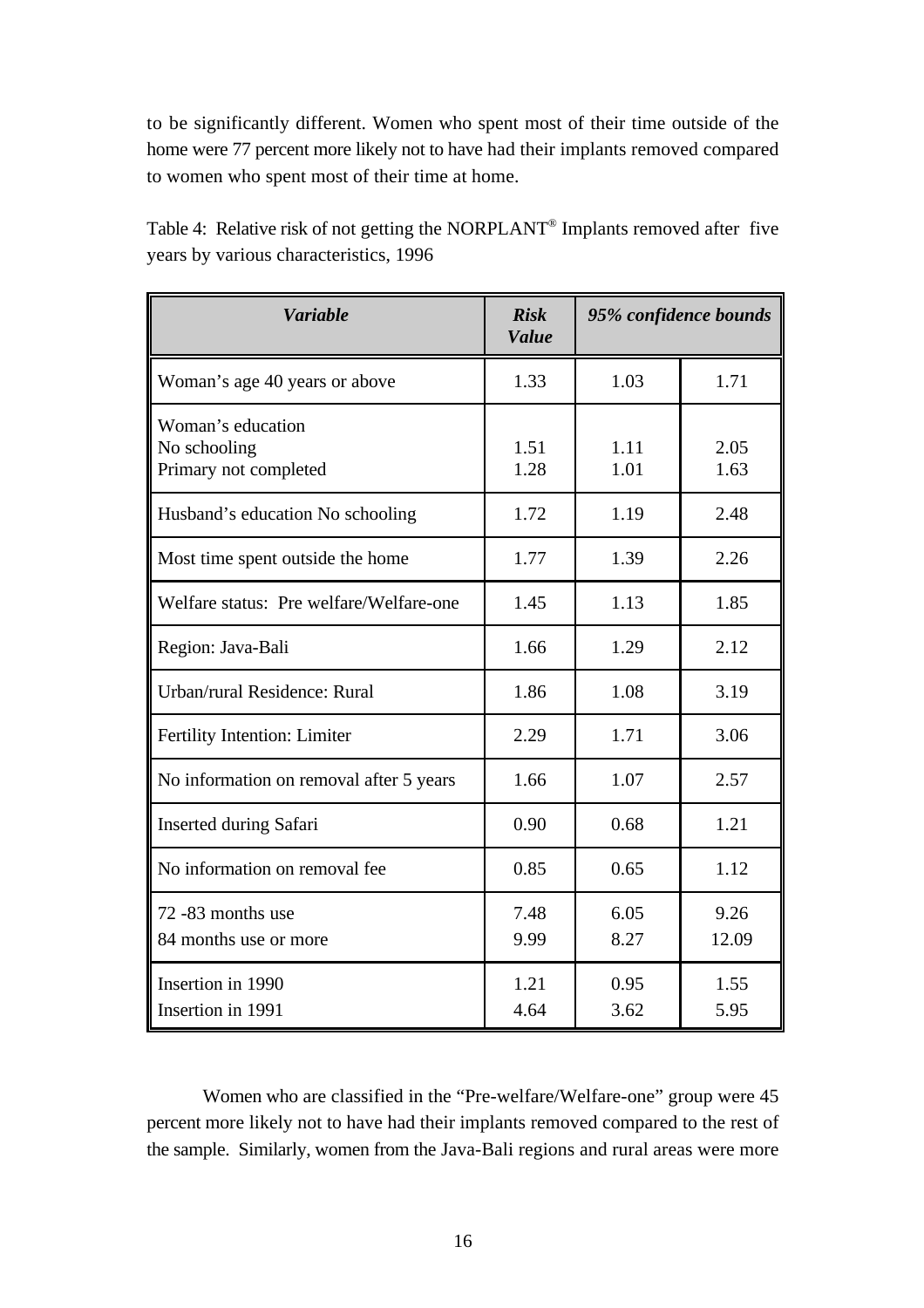likely not to have had their implants removed as their counterparts. Sixty-six percent of women from the Java-Bali regions were more likely not to have had their implants removed as compared to women from other islands. Likewise, eighty-six percent of women from rural areas were more likely not to have had their implants removed as compared to urban women. In anticipating regional difficulties, more safary type of removal services had been conducted in the regions outside Java-Bali.

It was found that fertility intention and whether information is provided about removal of implants after 5 years at the time of insertion does have an impact on whether women get their implants removed. Women who intended to limit births were more than twice as likely not to have had their implants removed as women whose intention at the time of insertion was spacing. The risk of not getting implants removed is 66 percent higher for women who did not get information about the need for 5 year removal at the time of insertion as compared to women who did get this information.

The incidence rates associated with women not getting implants removed are found to differ depending on duration of implants use and year of insertion. Women who used implants for 72-83 months are seven and one half times more likely not to have had their implants removed as compared to the rest of the women in the sample. The incidence rate is even higher (10 times higher) when considering women who have used implants for 84 months or more. In regard to year of insertion, women who had their implants inserted in 1991 are four and a half times as likely not to have had their implants removed as women who had their implants inserted earlier. The 1991 cohort had just reached five-year period and were still waiting for removal, while the older cohort had reached over five-year period.

The relative risk analysis suggests that women with selected characteristics are more likely not to have implants removed than other women. The analysis identified that women who are 40 years or older; who want to limit births; who have not gone to school or completed their primary education; whose husbands have not gone to school; who spend most of their work time outside the home; who are poor (i.e. Pre-welfare/Welfare-one families); who are from the Java-Bali regions and rural areas; who did not receive removal information at the time of insertion; and who had insertion of implants five years earlier or were due to have removals need to be contacted and counseled on the importance of implants removal after five years of use. Additionally, the program should also give importance to providing information on the five year removal requirement at the time of insertion.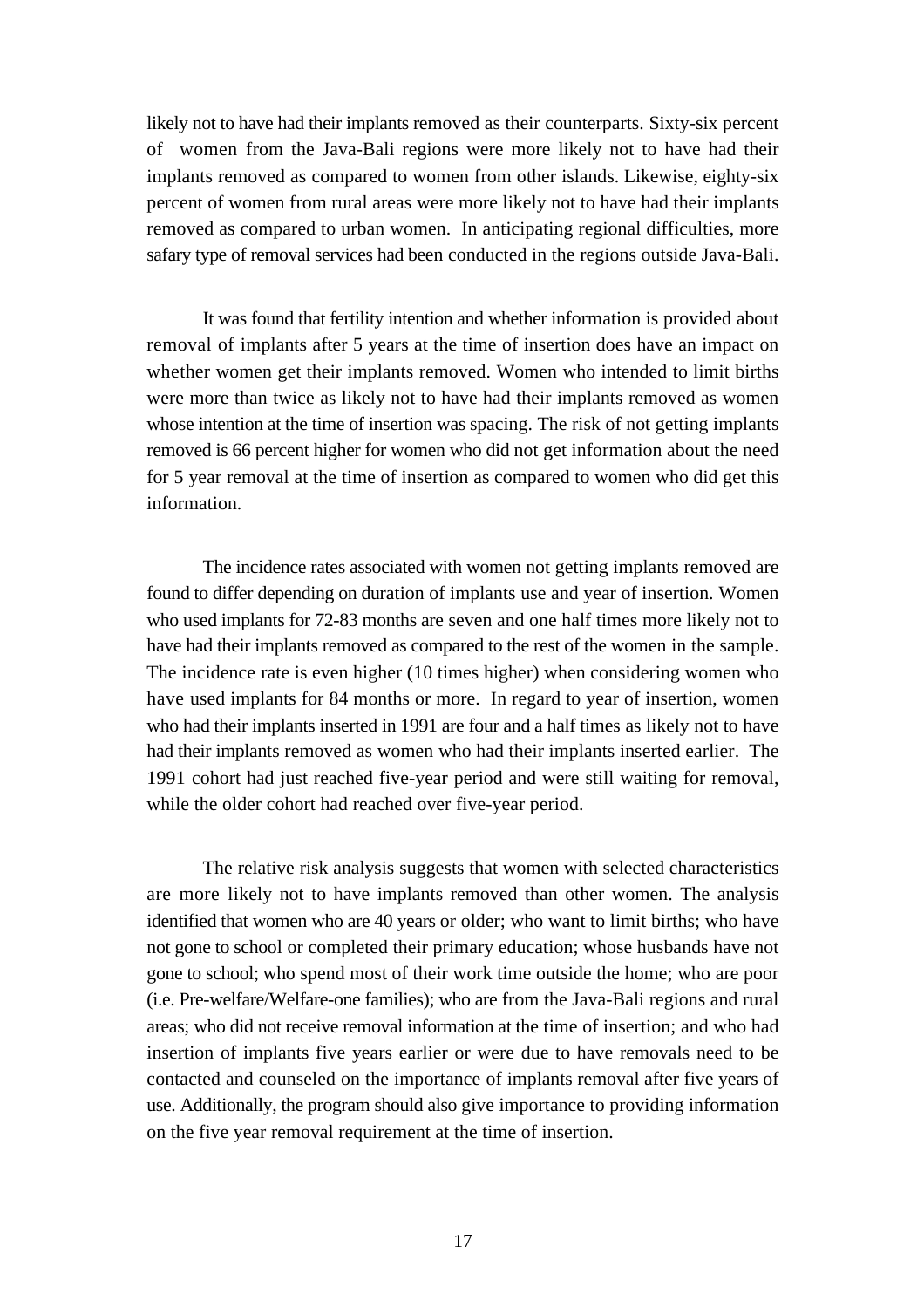#### *Access to removal information*

The qualitative study identified several difficulties concerning non- removal of implants after five years of use. Field workers and community volunteers felt that their lack of information was one of the major factors. Their lack of knowledge about the consequences of late removal (side-effects or ectopic pregnancy) prompted them not to seriously follow-up overdue users. As a result, overdue users had no information on the importance of removal after five years. While some field workers and volunteers had this information, they did not want to provide it as it might scare users and create a bad reputation for the program, especially since there were already bad rumors about the side-effects of implants. An informant reported,

"*I think the side-effects of using NORPLANT*<sup>®</sup> *implants for more than five years is just like other contraceptive methods, that the acceptor will have an increasing risk of pregnancy. I did not tell her in advance in order not to scare her off.*"

Not only was detailed information about NORPLANT® implants lacking among field workers and volunteers, but their knowledge about other methods also was found to be insufficient. As a result of this, they tended to provide only the positive aspects of implants in order to be able to meet their target. Even though a method-specific family planning target does not exist at present, many field workers and volunteers still think they are being evaluated based on number of new acceptors. A family planning field worker said,

"*My most important task as a field worker is to ensure the success of the family planning program in my area. For the* NORPLANT<sup>®</sup> *program, my job is to help the volunteers to recruit more acceptors.*"

After the implants were inserted, field workers and volunteers made at least three visits to follow-up acceptors with complaints or signs of side-effects. These visits were not meant to inform women about implants removal after 5 years. Prior to insertion of implants, women who belonged to "Pre-welfare" and "Welfare one" families ("poor families") were contacted at their home and advised to go to a "Safari", to have their implants removed. Women at higher welfare levels were advised to go to private facilities where they had to pay for removals. The same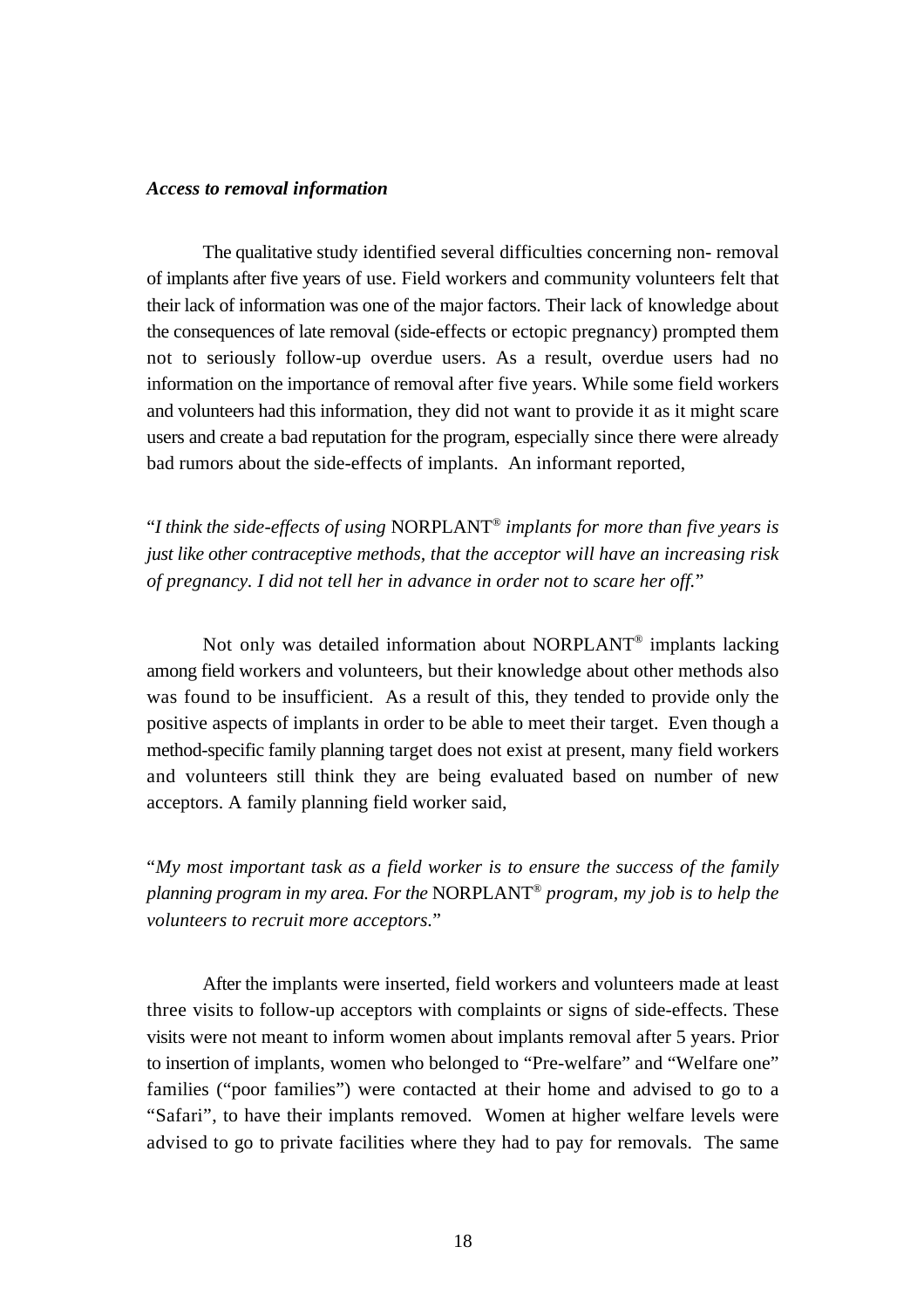advice was also given for implants insertion. Naturally, women who were advised to go to the "Safari", had to wait until it was organized in their areas. A volunteer said,

"*Many acceptors from 'Pre-welfare' and 'Welfare one' groups do not have enough money to go to the private clinic for* **NORPLANT<sup>®</sup>** *removal, thus they have to wait for the Safari services.*"

Lack of records specific to implants users was another problem identified by the qualitative study. Most of the community volunteers who were interviewed had a record showing current family planning use status but lacked method specific information. However, some did not have a record or list because they claimed that they had memorized the names of all the users in their locality.

According to another study related to tracking of implants users, updating of records takes place during the monthly meeting of group leaders, field workers, and volunteers. With the help of volunteers, the clients are asked to visit the clinic for implants removal. Two volunteers encountered women who were due for removals but refused to have their implants removed simply because they felt the implants were suitable to their body (Prihartono, 1993).

Follow-up visits by clinic staff were often used to remind women about their next visit and their five year removal date, particularly women who were likely to, or planned to change their residence. A clinic card with their removal date was also supplied to each user. Local social gatherings (paguyuban) or health care sessions (posyandu) were used as a forum to inform women about five-year removal. Volunteers made home visits to women who did not visit the clinic, paguyuban or posyandu, to remind/counsel them about the importance of five-year removals.

Field workers and volunteers noted some additional difficulties in providing information and counseling about removal of implants after 5 years. These included additional responsibilities added onto their family welfare activities, wide geographical areas to cover, limited operational funds, and difficult terrain.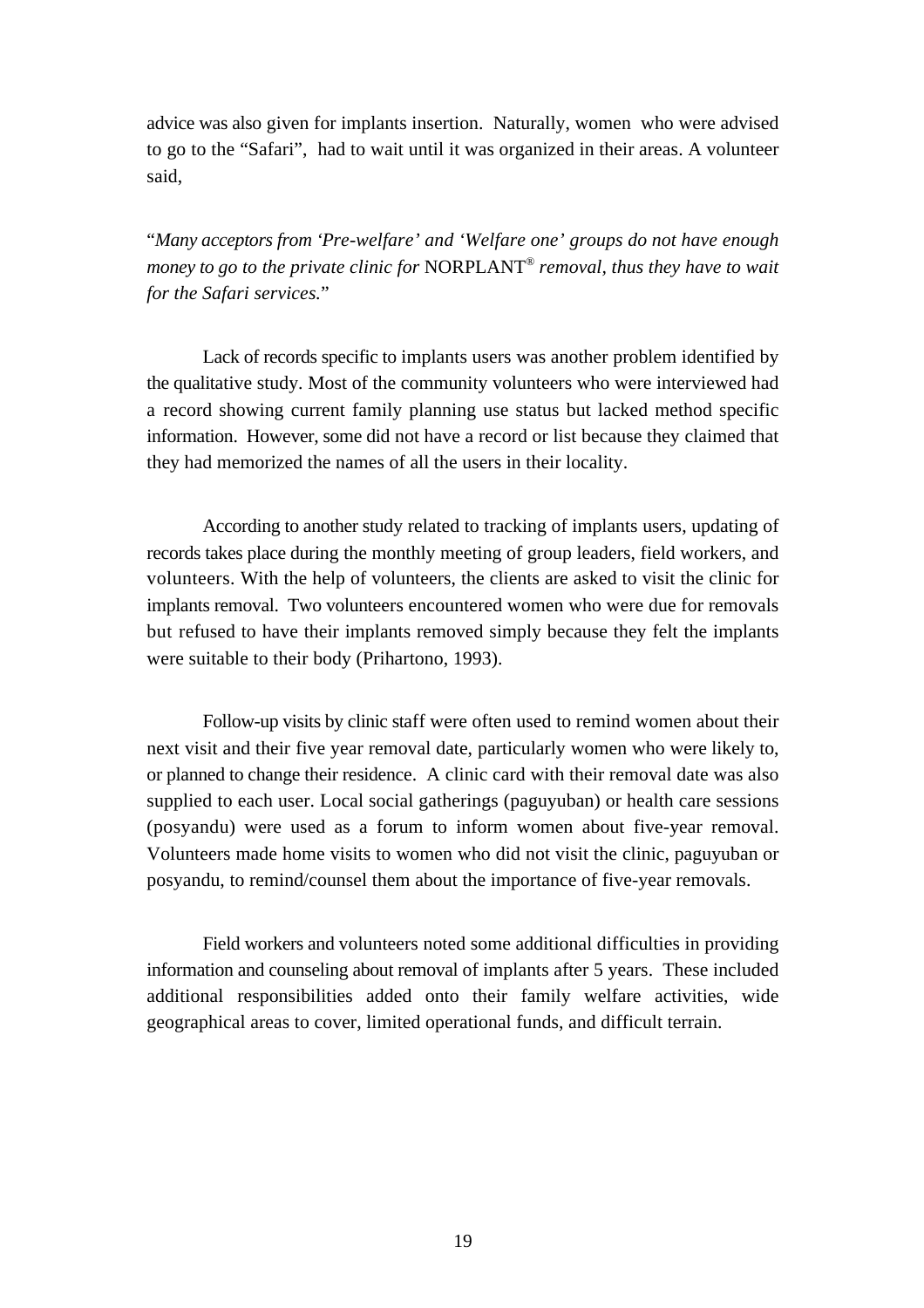#### *SUMMARY AND DISCUSSION*

#### **What did we learn so far from the above analysis?**

- 1. Women who had not had their implants removed after five years of use were older than the women who had had removals. In addition, the educational attainment of women who had not had implants removed, and their husbands, was less than that of women who had had removals.
- 2. Women who had not had their implants removed were more likely to spend most of their time outside the home performing daily activities. The majority of these women belong to "Pre-welfare/Welfare-one" families and are considered poor.
- 3. The majority of women who had not had their implants removed after five years came from the Java-Bali regions. A slightly higher proportion of these women were from rural areas.
- 4. Among women who had not had their implants removed, there was a high proportion of women who used implants for six years or more. Among this group, the majority of women adopted implants in recent years, 1990 and 1991, as compared to women who had their implants removed after five years of use.
- 5. More women who had not had their implants removed used implants for limiting births rather than spacing, as compared to women who had their implants removed after five years.
- 6. The majority of women received information on five-year removal and removal fee at the time of insertion.

Over the years, the Indonesian family planning program has expanded to include new contraceptive technologies, improved quality of services, provision of services to the "hard to reach," expansion of social marketing, and most recently, the addition of family welfare services. However, the level of resources needed to manage this expanded and diverse program has remained the same. Under these circumstances, the national program needs to prioritize the use of resources. The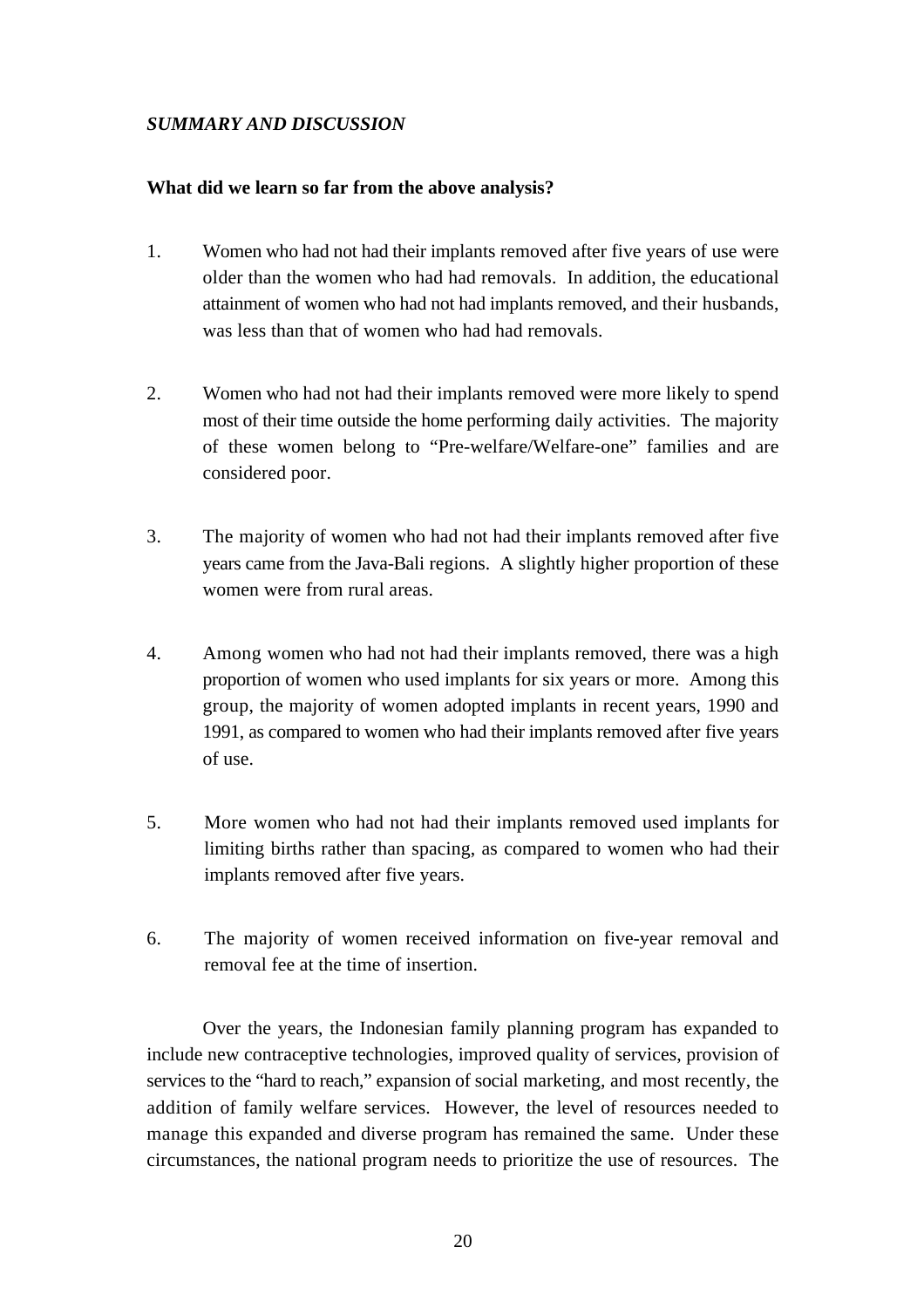above analysis shows that the program needs to concentrate on contacting and counseling special groups of women on the importance of implants removal after five years of use.

While there is a need to focus on special groups of women for removal of implants, certain priorities and implications need to be considered. As follows:

- **EXECUTE:** Priority groups are women aged 40 years and over; who want to limit births; who have not gone to school or completed their primary education; whose husbands have not gone to school; who spend most of their work time outside the home; who are poor (i.e. pre-welfare/welfare-one families); who are from the Java-Bali regions and rural areas; who did not receive removal information at the time of insertion; and who had insertion of implants in the previous year or are due to have removals.
- **EXECUTE:** Serious consideration should be given to providing an alternative contraceptive method, particularly vasectomy or tubectomy, to women who are older or do not want to have more children. If these women insist on using implants, they should be counseled and told about the importance of implants removal after five years of use. Additionally, women who want to limit births should be told that implants need to be reinserted after the removal of the first set of implants.
- Government subsidy for the removal of implants could be directed towards women who are poor. These women are presently being advised to wait for "Safari" for insertion and removal of implants. Rather than limiting services to "Safari," these women could be asked to go to private clinics where they could get subsidized services.
- $\blacksquare$  Special consideration should be given to women who work outside of their home. Clinics should stay open beyond their current schedule, preferably for an additional hour and after 4 pm.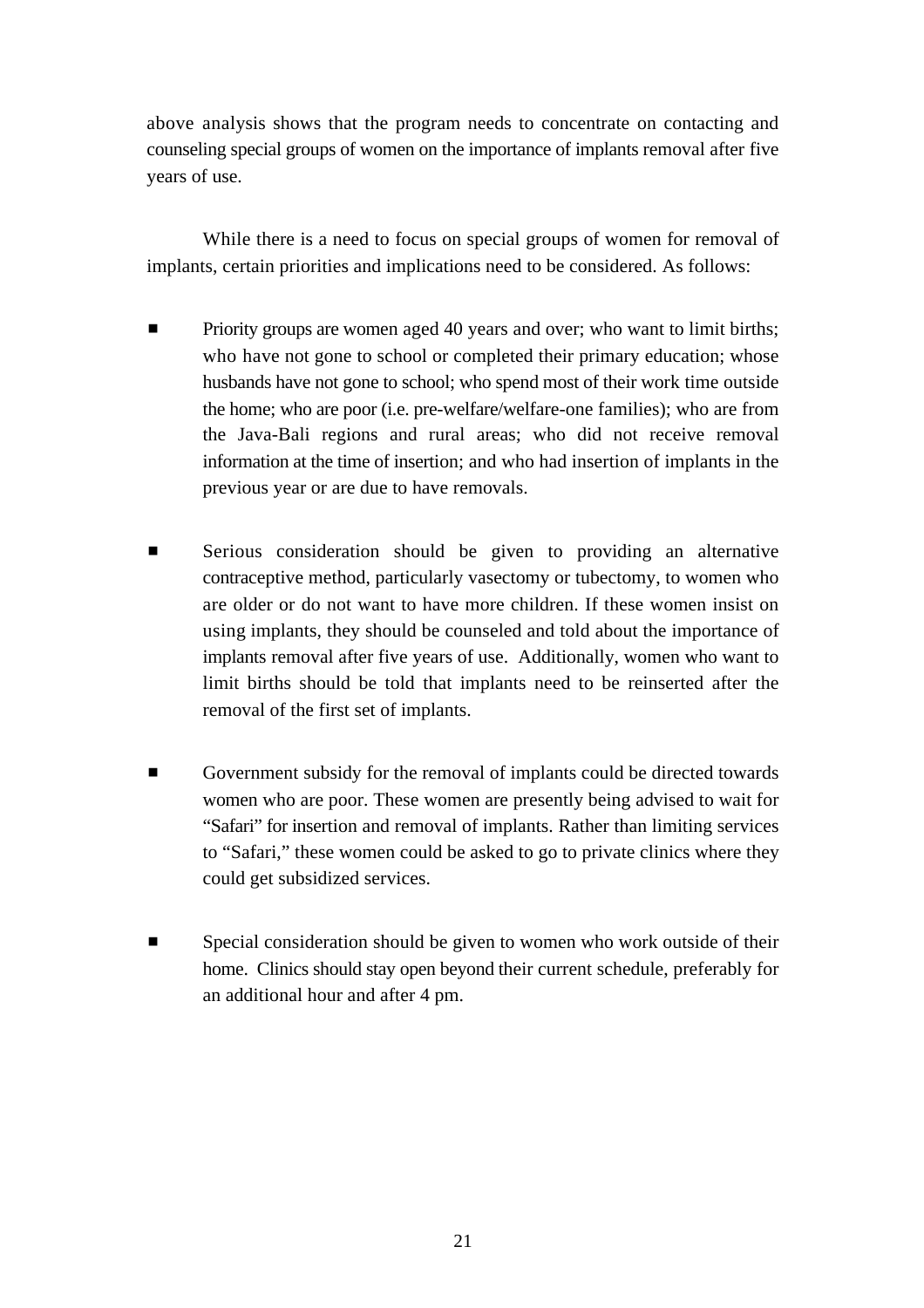- **The high volume of clients in the Java-Bali region is due to the area's large** population. The ratio between users and providers also is large and as a result it is difficult to improve the quality of services. Therefore, refresher training is important and BKKBN's link and match approach to providing removal services should receive special attention at the community level.
- **Example 1** Considering that proper removal training for the providers is very crucial in preventing future back-log problem, a follow-up study on "Providers' Perspectives Regarding the Impact of Training" should be conducted.
- BKKBN will soon be introducing IMPLANON, a single rod implant, into the family planning program. Experience with the injectable contraceptives (three types) program has shown that providers sometimes interchange one type of injectable contraceptive for another during a repeat visit if there is a shortage of a particular injectable. Since this problem might also occur with the implants program, the logistics system needs to ensure an uninterrupted supply of the different implants at all times.